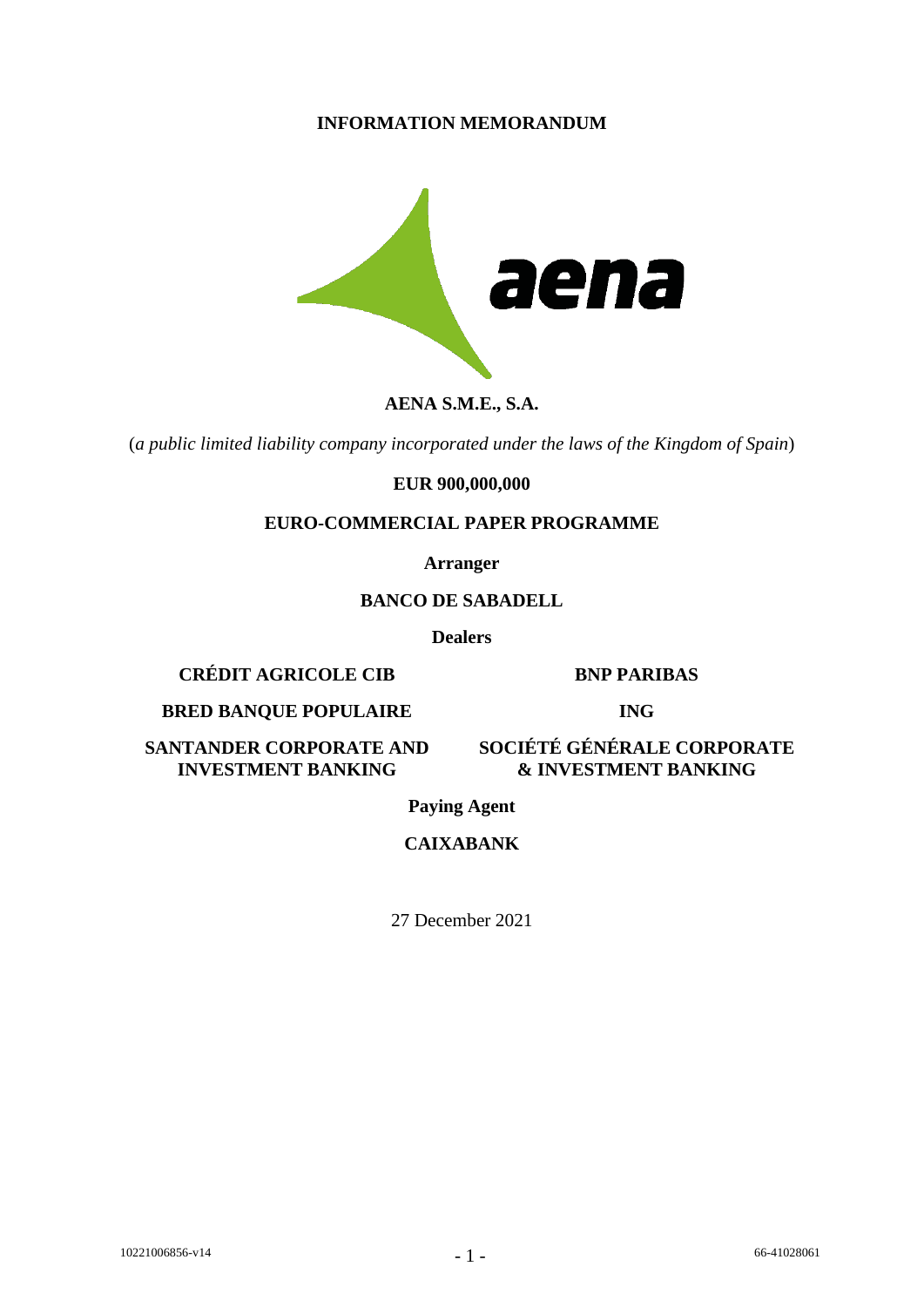### **IMPORTANT NOTICES**

The Issuer will request the admission to trading of the notes to be issued under this programme on AIAF Mercado de Renta Fija ("**AIAF**") under the provisions of this Information Memorandum (together with any supplementary information memorandum and information incorporated herein by reference, the "**Information Memorandum**") and in accordance with the provisions of the restated text of the Spanish Securities Market Law approved by Royal Legislative Decree 4/2015, of 23 October (the "**Spanish Securities Market Law**") and the AIAF rules and regulations.

Bolsas y Mercados Españoles Renta Fija, S.A.U. ("**BME**"), management company of AIAF Market, has not independently verified the information contained in this Information Memorandum, nor the documents incorporated by reference in it. Accordingly, no representation, warranty or undertaking, express or implied, is made by BME and no responsibility or liability is accepted by BME as to the accuracy and completeness of the information contained or incorporated in this Information Memorandum or any further information provided by the Issuer in connection with the Programme.

This Information Memorandum is not a prospectus (*folleto informativo*) for the purposes of Regulation (EU) 2017/1129 or the Spanish Securities Market Law and has not been registered with the Spanish Securities Market Commission (*Comisión Nacional del Mercado de Valores*). This Information Memorandum will be valid for 12 months from 27 December 2021.

The Notes are intended exclusively for qualified investors, as defined in Regulation (EU) 2017/1129.

The Issuer has obtained or will obtain from time to time all necessary consents, approvals and authorisations in connection with the issue and performance of the Notes.

This Information Memorandum contains summary information provided by ("**Aena**", the "**Company**" or the "**Issuer**", and together with the companies that are part of its corporate group for commercial regulations purposes, the "**Group**") in connection with a Euro-Commercial Paper Programme (the "**Programme**") under which the Issuer may issue and have outstanding at any time short-term notes (the "**Notes**") up to a maximum aggregate amount of  $€900,000,000$  (subject to a right to increase that amount by notice to the Dealers (as defined below) and satisfaction of certain conditions precedent) or its equivalent in alternative currencies.

The Issuer has confirmed to the Arranger and the Dealers that the information contained or incorporated by reference in the Information Memorandum is true and accurate in all material respects and not misleading and that there are no other facts the omission of which makes the Information Memorandum as a whole or any such information contained or incorporated by reference therein misleading.

This Information Memorandum is to be read in conjunction with any supplement hereto and with all documents which are incorporated herein by reference and/or to any supplement hereto. This Information Memorandum shall be read and construed on the basis that such documents are incorporated in, and form part of, this Information Memorandum and/or any supplement hereto.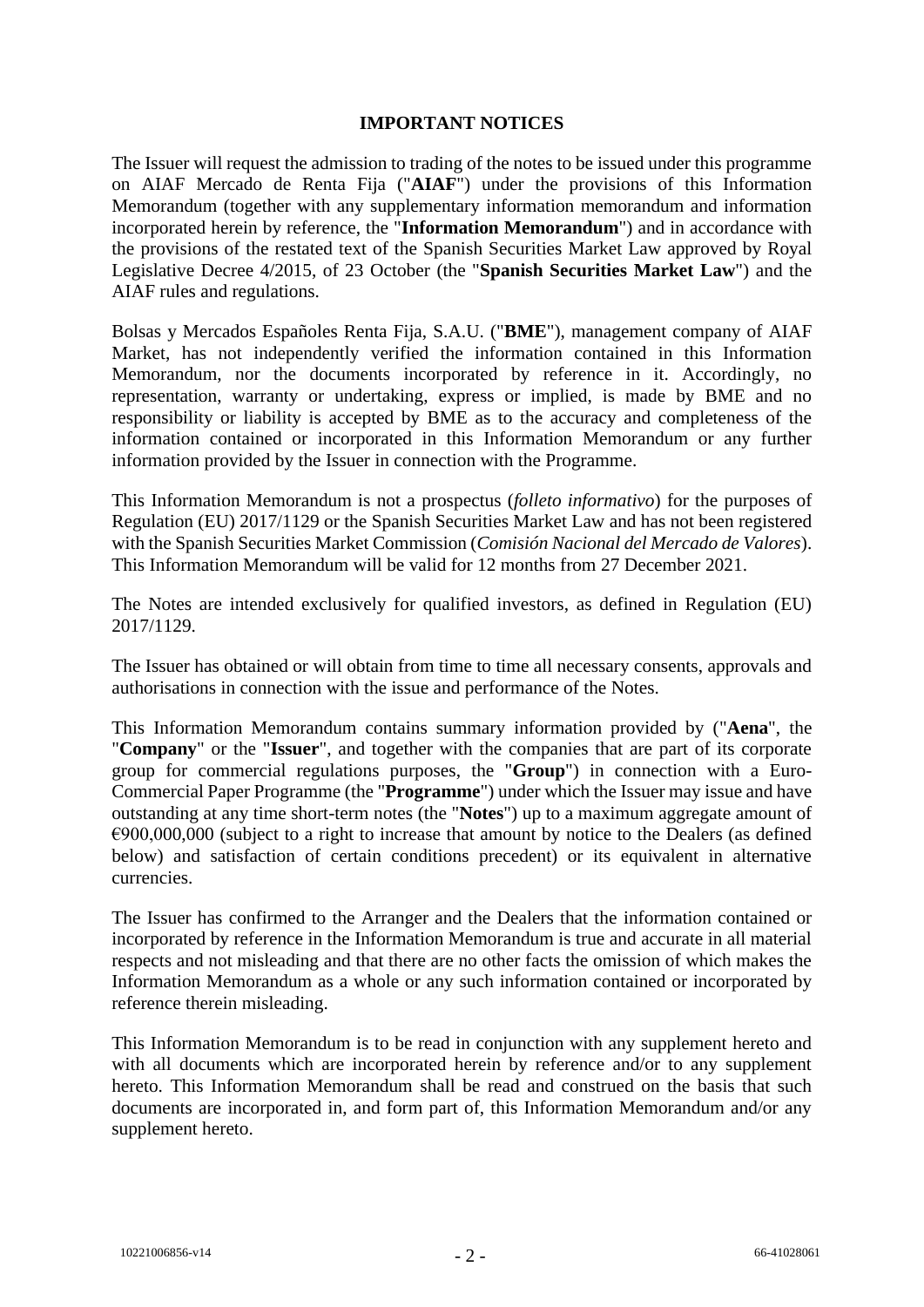The Issuer has, pursuant to an amended and restated dealer agreement dated 27 December 2021 (such agreement, as amended, supplemented and/or restated from time to time, the "**Dealer Agreement**"), appointed Banco de Sabadell, S.A. as arranger (the "**Arranger**") for the Programme, appointed Banco Santander, S.A. BNP Paribas, BRED Banque Populaire, Crédit Agricole Corporate and Investment Bank, ING Bank NV and Société Générale (the "**Dealers**") for the commercial paper issued under the Programme (the "**Notes**") and authorised and requested the Dealers to circulate this Information Memorandum in connection with the Programme on their behalf to purchasers or potential purchasers of the Notes.

The Dealers have not independently verified the information contained herein. Accordingly, no representation, warranty or undertaking, express or implied, is made by any of the Dealers or any of their respective affiliates and no responsibility or liability is accepted by any of the Dealers or any of their respective affiliates as to the accuracy and completeness of the information contained or incorporated in this Information Memorandum or any further information provided by the Issuer in connection with the Programme.

To the fullest extent permitted by law, none of the Dealers or the Arranger accept any responsibility for the contents of this Information Memorandum or the documents incorporated by reference in this Information Memorandum or for any other statement made or purported to be made by the Arranger or a Dealer or on its behalf in connection with the Issuer or the issue and offering of the Notes. The Arranger and each Dealer accordingly disclaim all and any liability whether arising in tort or contract or otherwise (save as referred to above) which they might otherwise have in respect of this Information Memorandum or the documents incorporated by reference in this Information Memorandum or any such statement.

The information contained in this Information Memorandum relating to the Issuer has been obtained from the Issuer, which has requested and authorised the delivery of this Information Memorandum on its behalf. The Issuer has confirmed to the Dealers that (i) this Information Memorandum contains all material information with respect to the Issuer and the Notes, (ii) this Information Memorandum does not contain any untrue statement of material fact or omit to state a material fact that is necessary in order to make the statements made in this Information Memorandum, in the light of the circumstances under which they were made, not misleading and there is no other fact or matter omitted from this Information Memorandum which was or is necessary to enable investors and their professional advisers to make an informed assessment of the assets and liabilities, financial position, profits and losses and prospects of the Issuer and of the rights attaching to the Notes.

Neither this Information Memorandum, nor any other information supplied in connection with the Programme or any Notes, (i) is intended to provide the basis of any credit, taxation or other evaluation or (ii) should be considered as a recommendation by the Issuer or any Dealer that any recipient of this Information Memorandum, or any other information supplied in connection with the Programme or any Notes, should purchase any Notes. Each investor contemplating the purchase of Notes under the Programme must make, and shall be deemed to have made, its own independent investigation of the financial condition, results of operations and affairs, and its own appraisal of the creditworthiness of the Issuer and must base any investment decision upon such independent assessment and investigation and not on this Information Memorandum. Prospective investors should also read the detailed information set out elsewhere in this Information Memorandum and reach their own views, based upon their own judgement and upon advice from such financial, legal and tax advisers as they have deemed necessary, prior to making any investment decision. Neither this Information Memorandum nor any other information supplied in connection with the Programme or the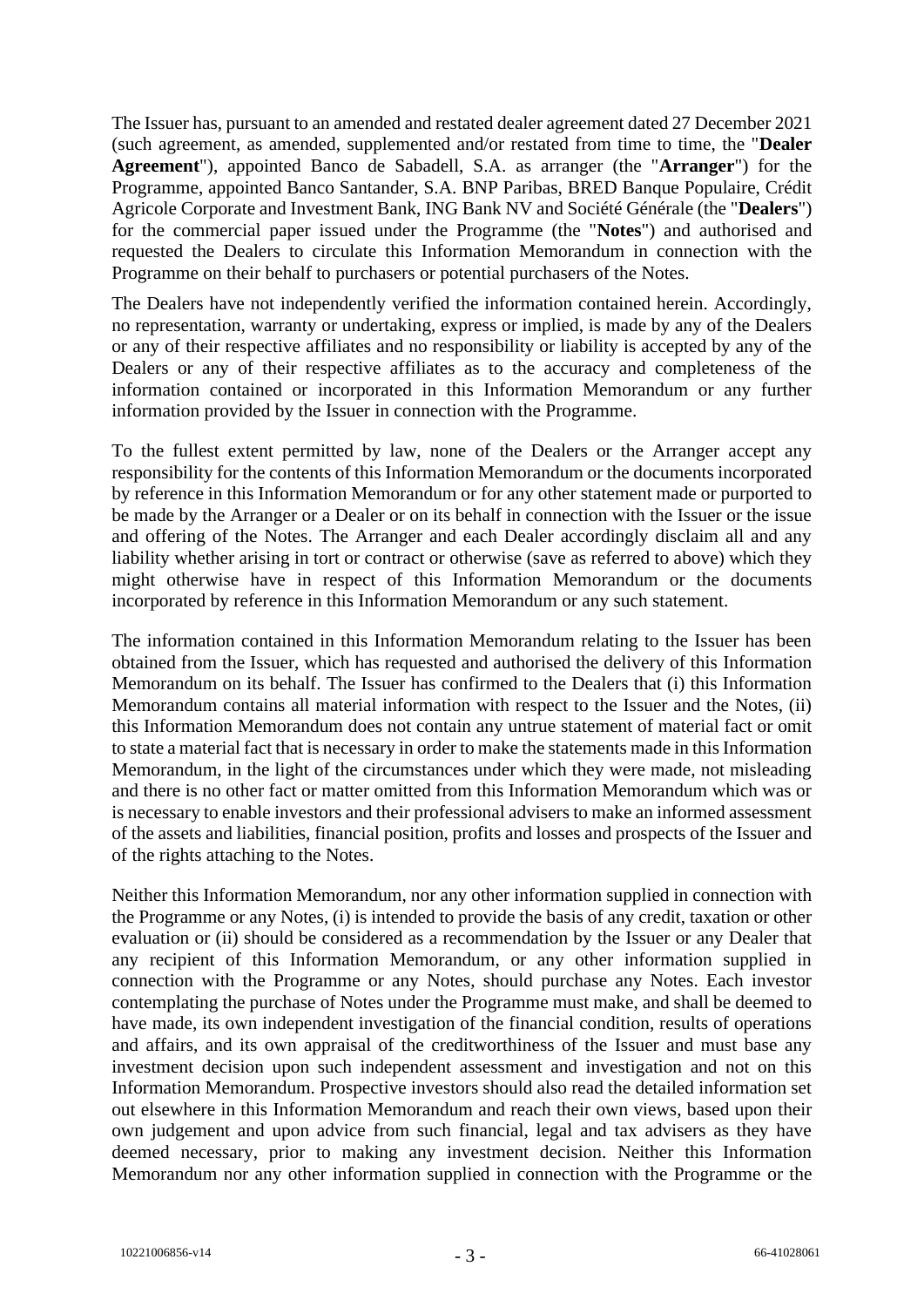issue of any Notes, constitutes an offer or invitation by or on behalf of the Issuer or any of the Dealers to any person to subscribe for or to purchase any Notes.

None of the Issuer or the Dealers accepts any responsibility, express or implied, for updating this Information Memorandum and neither the delivery of this Information Memorandum nor the offering, sale or delivery of any Notes shall under any circumstances imply that the information contained herein concerning the Issuer is correct at any time subsequent to the date hereof or that there has been no adverse change in the financial position of the Issuer since the date hereof or the date upon which this document has been most recently supplemented or that any other information supplied in connection with the Programme is correct as of any time subsequent to the date indicated in the document containing the same. No person is or has been authorised by the Issuer to give any information or to make any representation not contained in or not consistent with this Information Memorandum or any other information supplied in connection with the Programme or the Notes, and, if given or made, such information or representation must not be relied upon as having been so authorised by the Issuer or any of the Dealers. The Dealers expressly do not undertake to review the financial condition or affairs of the Issuer during the life of the Programme nor to advise any investor in the Notes of any information coming to their attention.

None of the Issuer or the Dealers makes any comment about the treatment for taxation purposes of payments or receipts in respect of the Notes to or by a holder of Notes and each investor contemplating acquiring Notes is advised to consult a professional adviser.

The distribution of this Information Memorandum and the offer or sale of the Notes in certain jurisdictions may be restricted by law. None of the Issuer or the Dealers represents that this Information Memorandum may be lawfully distributed, or that any Notes may be lawfully offered, in compliance with any applicable registration or other requirements in any such jurisdiction, or pursuant to an exemption available thereunder, or assumes any responsibility for facilitating any such distribution or offering. In particular, no action has been taken by the Issuer or the Dealers which is intended to permit a public offering of any Notes or distribution of this document in any jurisdiction where action for that purpose is required. Accordingly, no Notes may be offered or sold, directly or indirectly, and neither this Information Memorandum nor any advertisement or other offering material may be distributed or published in any jurisdiction, except under circumstances that will result in compliance with any applicable laws and regulations. Persons into whose possession this Information Memorandum may come must inform themselves about and observe any such restrictions on the distribution of this Information Memorandum and the offering and sale of Notes. In particular, but without limitation, such persons are required to comply with the selling restrictions in "*Annex I -Selling Restrictions*".

This Information Memorandum contains references to ratings. A rating is not a recommendation to buy, sell or hold securities and may be subject to suspension, reduction or withdrawal at any time by the relevant rating agency.

Application has been made to the Spanish AIAF Fixed Income Securities Market ("**AIAF**"), for Notes issued under the Programme to be listed and admitted to trading on AIAF. Notes may be listed, traded and/or quoted on any other listing authority, stock exchange and/or quotations system, as may be agreed between the Issuer and the Dealer. No Notes may be issued on an unlisted basis.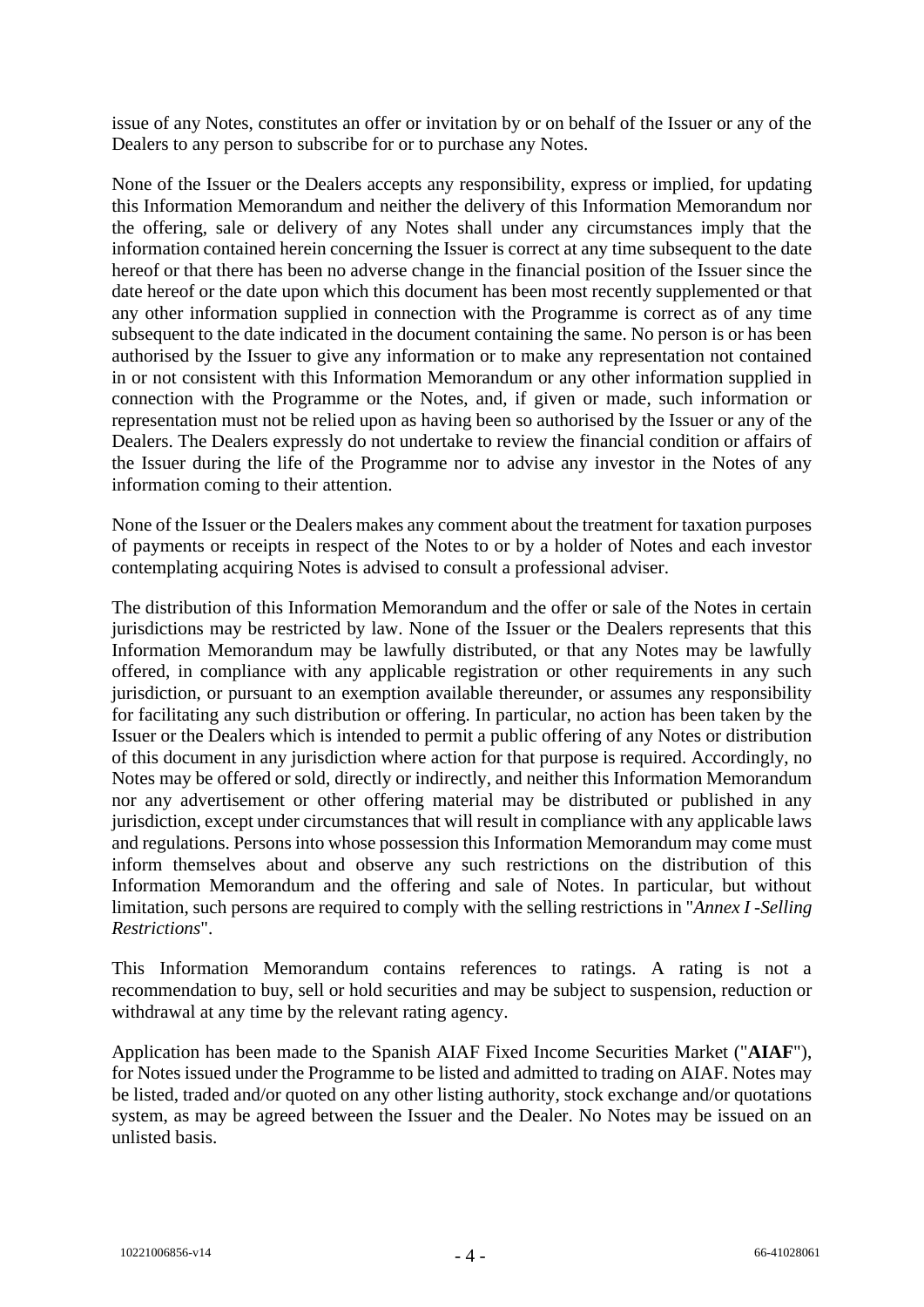THE NOTES HAVE NOT BEEN AND WILL NOT BE REGISTERED UNDER THE SECURITIES ACT AND, SUBJECT TO CERTAIN EXCEPTIONS, MAY NOT BE OFFERED, SOLD OR DELIVERED WITHIN THE UNITED STATES OR TO, OR FOR THE ACCOUNT OR BENEFIT OF, US PERSONS (AS DEFINED IN REGULATION S).

A determination will be made in relation to each issue about whether, for the purpose of the MiFID Product Governance rules under EU Delegated Directive 2017/593 (the "**MiFID Product Governance Rules**") and/or the UK MiFIR product governance rules set out in the FCA Handbook Product Intervention and Product Governance Sourcebook (the "**UK MiFIR Product Governance Rules**"), as applicable, any Dealer subscribing for any Notes is a manufacturer in respect of such Notes, but otherwise neither the Dealers nor any of their respective affiliates will be a manufacturer for the purposes of the MiFID Product Governance Rules and/or the UK MiFIR Product Governance Rules for the rest of the notes, respectively.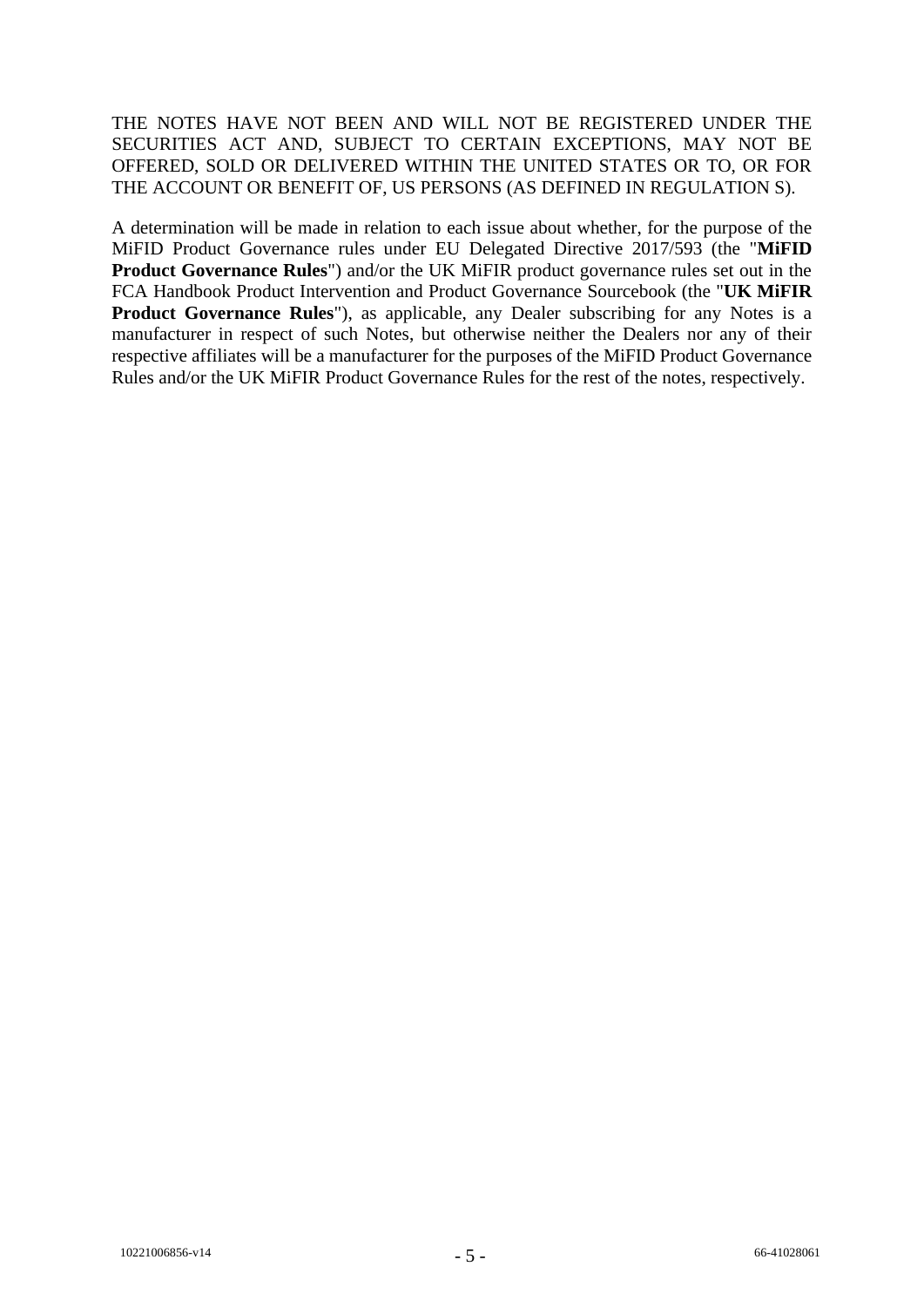# **Table of Contents**

| Contents | Page |
|----------|------|
|----------|------|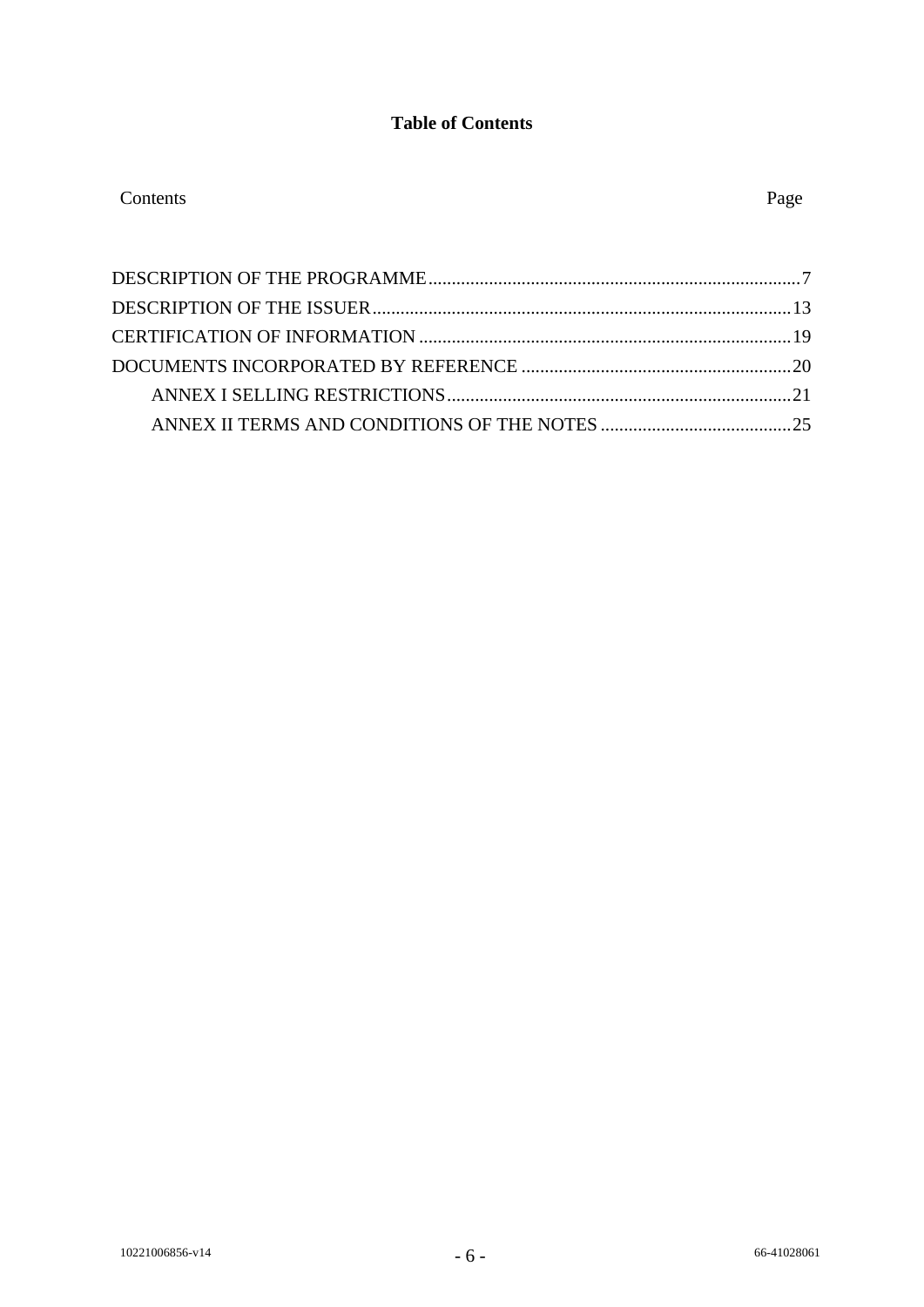# **DESCRIPTION OF THE PROGRAMME**

<span id="page-6-0"></span>

| <b>Programme:</b>                                  | <b>Name</b> of the Aena S.M.E., S.A. Euro-Commercial Paper Programme                                                                                                                                                                                                                                                                                                                                                        |
|----------------------------------------------------|-----------------------------------------------------------------------------------------------------------------------------------------------------------------------------------------------------------------------------------------------------------------------------------------------------------------------------------------------------------------------------------------------------------------------------|
| <b>Type</b><br><b>Programme:</b>                   | of Euro-Commercial Paper Programme                                                                                                                                                                                                                                                                                                                                                                                          |
| <b>Issuer:</b>                                     | Name of the Aena S.M.E., S.A.                                                                                                                                                                                                                                                                                                                                                                                               |
| <b>Type of Issuer:</b>                             | Non-financial corporation (corporate non-bank).                                                                                                                                                                                                                                                                                                                                                                             |
| Purpose of the<br>Programme                        | The net proceeds from each issue of Notes will be used by the Issuer for<br>the general corporate purposes of the Group (as defined herein).                                                                                                                                                                                                                                                                                |
| Programme<br>size (ceiling):                       | $\epsilon$ 900,000,000, which may be increased from time to time in accordance<br>with the Dealer Agreement.                                                                                                                                                                                                                                                                                                                |
| <b>Maximum</b><br>Amount of the<br>Programme:      | The maximum aggregate principal amount of all Notes from time to time<br>outstanding will not exceed 900,000,000 Euros or its equivalent in<br>alternative currencies subject to applicable legal and regulatory<br>requirements.                                                                                                                                                                                           |
| <b>Characteristics</b><br>and form of the<br>Note: | Notes issued pursuant to the Programme will be euro-commercial paper<br>represented by uncertificated, dematerialised book-entry<br>notes<br>(anotaciones en cuenta) and will be debt obligations for the Issuer, as<br>further described in "Annex II - Terms and Conditions".                                                                                                                                             |
| <b>Yield</b><br>and<br>redemption<br>basis:        | The Notes may be issued at a discount, at par or at a premium to par, and<br>will not bear interest, therefore the Notes will not bear coupons and<br>periodic interest payments will not be made. The return on the Notes may<br>be positive, zero or negative, and will be determined by the difference<br>between the subscription or purchase price of the Notes and the<br>redemption amount of each Note on maturity. |
|                                                    | Each note will be assigned an ISIN. The Notes with the same maturity<br>date and the same denomination will have the same ISIN. The ISIN of<br>each series of Notes will be specified in the relevant <i>certificaciones</i><br>complementarias ("Complementary Certifications").                                                                                                                                           |
|                                                    | The Complementary Certifications prepared by the Issuer in respect of<br>each issue of Notes will set out the date on which, and the amounts in<br>which, such Notes may be redeemed.                                                                                                                                                                                                                                       |
|                                                    | The yield of the Notes will be calculated based on the following formula:                                                                                                                                                                                                                                                                                                                                                   |
|                                                    | $I = \left  \left( \frac{N}{E} \right)^{563/n} - 1 \right $                                                                                                                                                                                                                                                                                                                                                                 |

 $I = yield$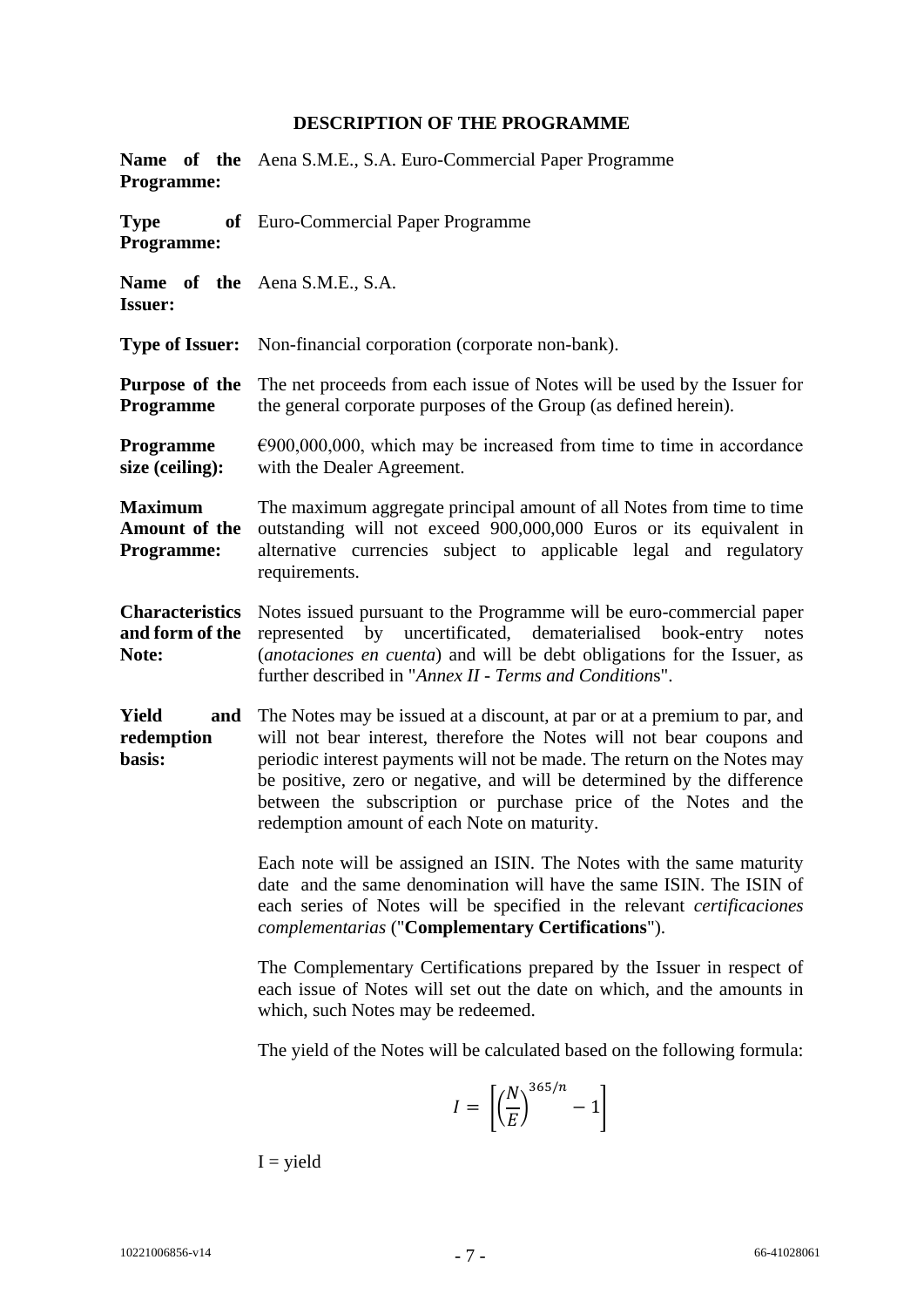|                                                 | $N =$ Nominal amount of the Note                                                                                                                                                                                                                                                                                                                                                                                                                                                                                                                                                                                                                                                                                                                                                                                                                                                                                                                                                                                                                                                           |
|-------------------------------------------------|--------------------------------------------------------------------------------------------------------------------------------------------------------------------------------------------------------------------------------------------------------------------------------------------------------------------------------------------------------------------------------------------------------------------------------------------------------------------------------------------------------------------------------------------------------------------------------------------------------------------------------------------------------------------------------------------------------------------------------------------------------------------------------------------------------------------------------------------------------------------------------------------------------------------------------------------------------------------------------------------------------------------------------------------------------------------------------------------|
|                                                 | $E =$ underwriting or purchase price of the Note                                                                                                                                                                                                                                                                                                                                                                                                                                                                                                                                                                                                                                                                                                                                                                                                                                                                                                                                                                                                                                           |
|                                                 | $n = period$ of days from the Issue date until the maturity of the Note.                                                                                                                                                                                                                                                                                                                                                                                                                                                                                                                                                                                                                                                                                                                                                                                                                                                                                                                                                                                                                   |
| of<br>the<br>issue<br>Notes:                    | <b>Currencies</b> of Notes may be issued in euro.                                                                                                                                                                                                                                                                                                                                                                                                                                                                                                                                                                                                                                                                                                                                                                                                                                                                                                                                                                                                                                          |
| <b>Maturity of the</b><br>Notes:                | Not less than 3 business days nor more than 364 days, subject to legal and<br>regulatory requirements.                                                                                                                                                                                                                                                                                                                                                                                                                                                                                                                                                                                                                                                                                                                                                                                                                                                                                                                                                                                     |
| <b>Minimum</b><br><b>Issuance</b><br>Amount:    | At least $€500,000$                                                                                                                                                                                                                                                                                                                                                                                                                                                                                                                                                                                                                                                                                                                                                                                                                                                                                                                                                                                                                                                                        |
| <b>Minimum</b><br>denomination<br>of the Notes: | Notes shall be issued in minimum denominations of $\epsilon$ 500,000 (and<br>integral multiples thereof), or higher subject to compliance with all<br>applicable legal and regulatory requirements and provided that the Notes<br>of each issuance may only be issued in equal denominations.                                                                                                                                                                                                                                                                                                                                                                                                                                                                                                                                                                                                                                                                                                                                                                                              |
| Status of the<br>Notes:                         | The payment obligations of the Issuer pursuant to the Notes constitute and<br>at all times shall constitute direct, unconditional, unsubordinated and<br>unsecured obligations of the Issuer and upon the insolvency (concurso) of<br>the Issuer (and unless they qualify as subordinated debts under Article 281<br>of the consolidated text of the Insolvency Law approved by Royal<br>Legislative Decree 1/2020, of 5 May (the "Spanish Insolvency Law") or<br>equivalent legal provision which replaces it in the future, and subject to<br>any applicable legal and statutory exceptions and subject to any other<br>ranking that may apply as a result of any mandatory provision of law (or<br>otherwise)) rank pari passu and rateably without any preference among<br>themselves and <i>pari passu</i> with all other unsecured and unsubordinated<br>indebtedness, present and future, of the Issuer.                                                                                                                                                                            |
|                                                 | In the event of insolvency ( <i>concurso</i> ) of the Issuer, under the Spanish<br>Insolvency Law, claims relating to Notes (unless they qualify as<br>subordinated credits under Article 281 of the Spanish Insolvency Law or<br>equivalent legal provision which replaces it in the future, and subject to<br>any applicable legal or statutory exceptions and subject to any other<br>ranking that may apply as a result of mandatory provisions of law (or<br>otherwise)) will be ordinary credits (créditos ordinarios) as defined in the<br>Spanish Insolvency Law. The claims that qualify as subordinated credits<br>under Article 281 of the Spanish Insolvency Law include, but are not<br>limited to, any accrued and unpaid interests (including, for Notes sold at<br>a discount, the amortisation of the original issue discount from (and<br>including) the date of issue to (but excluding) the date upon which the<br>insolvency proceeding (concurso) of the Issuer commenced). Ordinary<br>credits rank below credits against the insolvency estate (créditos contra la |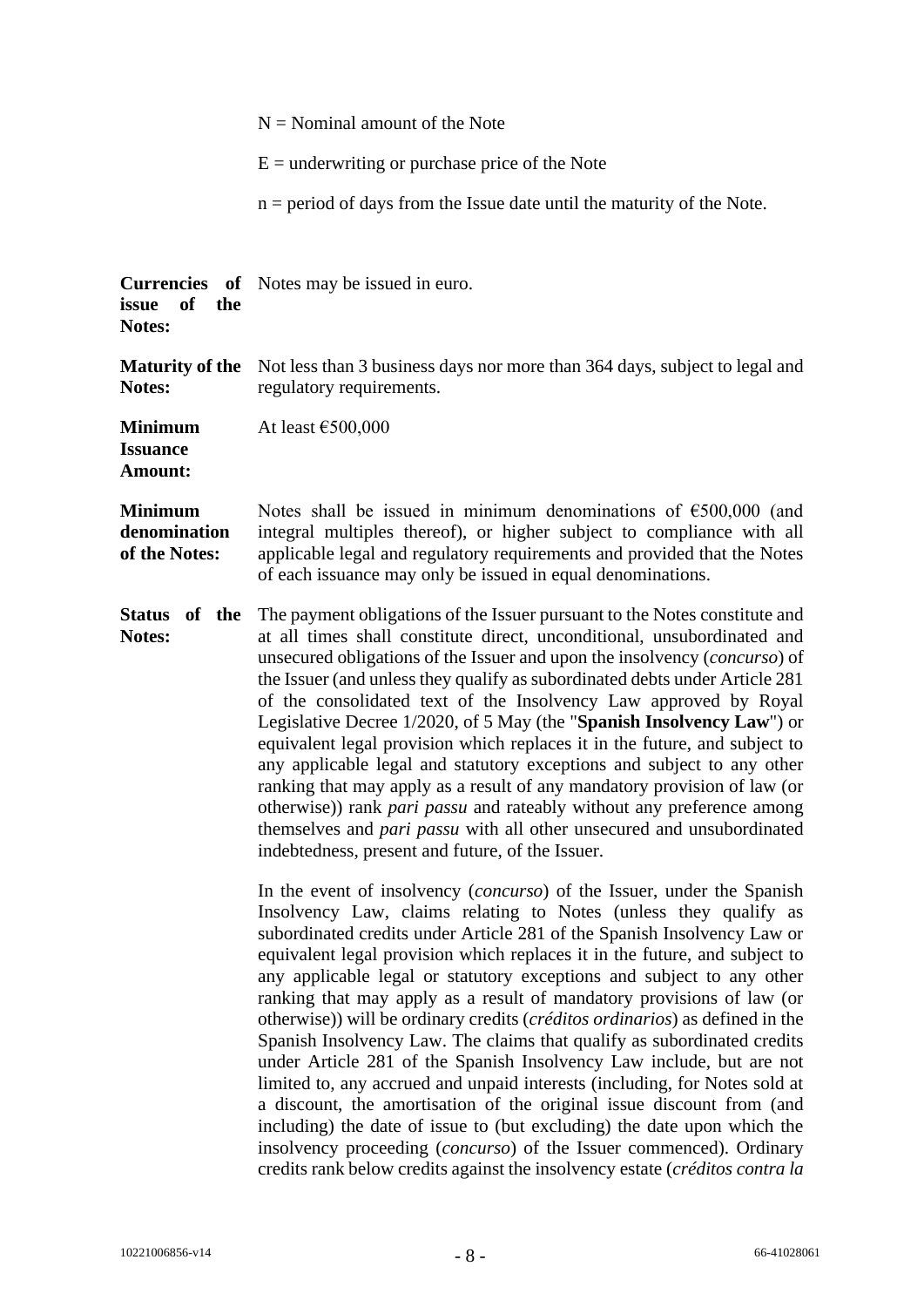*masa*) and credits with a privilege (*créditos privilegiados*). Ordinary credits rank above subordinated credits and the rights of shareholders. Pursuant to Article 152 of the Spanish Insolvency Law, accrual of interest shall be suspended from the date of declaration of insolvency of the Issuer.

**Governing law that applies to the Notes:** The Notes (as defined in Condition 1 of "*Annex II – Terms and Conditions of the Notes*") will be governed by English law, except for Condition 3 (*Form, Title and Transfers*) and Condition 4 (*Status of the Notes*), which are expressed to be governed by Spanish law, under the framework of the Programme.

**Listing:** Application has been made to AIAF, for Notes issued under the Programme to be listed and admitted to trading on AIAF. Notes may be listed, traded and/or quoted on any other listing authority, stock exchange and/or quotations system, as may be agreed between the Issuer and the Dealer. No Notes may be issued on an unlisted basis.

**Settlement system:** The Notes will be registered with the Spanish Sociedad de Gestión de los Sistemas de Registro, Compensación y Liquidación de Valores, S.A., Sociedad Unipersonal ("**Iberclear**") as managing entity of the central registry of the Spanish clearance and settlement system (the "**Spanish Central Registry**") with its registered office at Plaza de la Lealtad, 1, 28014, Madrid, Spain.

- **Rating(s) of the**  N/A **Programme:**
- **Paying Agent:** CaixaBank, S.A.
- **Arranger:** Banco de Sabadell, S.A.
- **Dealers:** Banco Santander, S.A., BNP Paribas, BRED Banque Populaire, Crédit Agricole Corporate and Investment Bank, ING Bank N.V. and Société Générale.
- **Selling Restrictions:** The offering and sale of the Notes is subject to all applicable selling restrictions including, without limitation, those of the United States of America, the EEA, the United Kingdom, Spain, France and Italy, which are referred to in "*Annex I - Selling Restrictions*"
- **Taxation:** All payments under the Notes will be made without deduction or withholding for or on account of any present or future Spanish withholding taxes, except as stated under "*Annex II – Terms and Conditions*".

**Additional information on the Programme:** The Terms and Conditions applicable to the Notes are as set out in "*Annex II - Terms and Conditions of the Notes*" (the "**Conditions**" and each, a "**Condition**").

*Form and Title*. Holders of a beneficial interest in the Notes who do not have, directly or indirectly through their custodians, a participating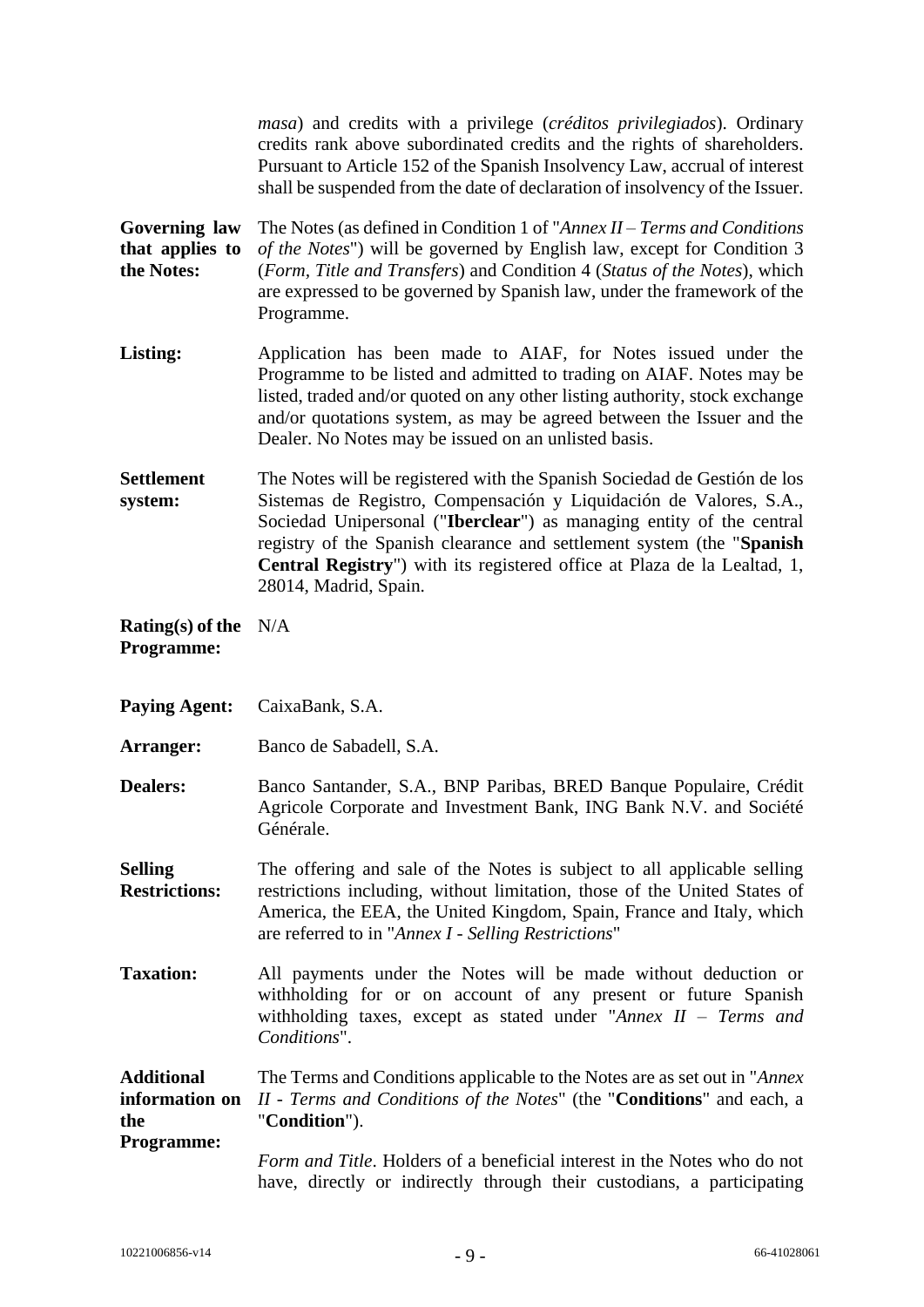account with Iberclear may hold the Notes through bridge accounts maintained by each of Euroclear Bank SA/NV ("**Euroclear**") and Clearstream Banking, S.A. ("**Clearstream Luxembourg**") with Iberclear. Iberclear will manage the settlement of the Notes, notwithstanding the Issuer's commitment to assist, when appropriate, on the clearing and settlement of the Notes through Euroclear and Clearstream Luxembourg.

The information concerning the International Securities Identification Number of the Notes (the "**ISIN**") will be stated in the Complementary Certifications.

Title to the Notes will be evidenced by book-entries and each person shown in the Spanish Central Registry managed by Iberclear and in the registries maintained by the respective participating entities (*entidades participantes*) in Iberclear (the "**Iberclear Members**") as being the holder of the Notes shall be considered the holder of the principal amount of the Notes recorded therein. The "**Holder**" of a Note means the person in whose name such Note is for the time being registered in the Spanish Central Registry managed by Iberclear or, as the case may be, the relevant Iberclear Member accounting book and "**Noteholder**" shall be construed accordingly and when appropriate, means owners of a beneficial interest in the Notes.

A certificate (each, a "**Certificate**") attesting to the relevant Noteholder's holding of the Notes in the relevant registry will be delivered by the relevant Iberclear Member or, where the Holder is itself an lberclear Member, by lberclear (in each case, in accordance with the requirements of Spanish law and the relevant Iberclear Member's or, as the case may be, Iberclear's procedures) to such Holder upon such Holder's request.

The Notes are issued without any restrictions on their transferability. Consequently, the Notes may be transferred and title to the Notes may pass (subject to Spanish law and to compliance with all applicable rules, restrictions and requirements of Iberclear or, as the case may be, the relevant Iberclear Member) upon registration in the relevant registry of each Iberclear Member and/ or Iberclear itself, as applicable.

Each Holder will be treated as the legitimate owner (*titular legítimo*) of the relevant Notes for all purposes (whether or not it is overdue and regardless of any notice of ownership, trust or any interest or any writing on, or the theft or loss of, the Certificate issued in respect of it) and no person will be liable for so treating the Holder.

*Issue*. Each issue of Notes will be the subject of Complementary Certifications which, for the purposes of that issue only, supplements the Conditions set out in the "*Annex II - Terms and Conditions of the Notes*" to this Information Memorandum and must be read in conjunction with this Information Memorandum. The issue date of each Note will be as set out in the relevant Complementary Certification. The Notes may be issued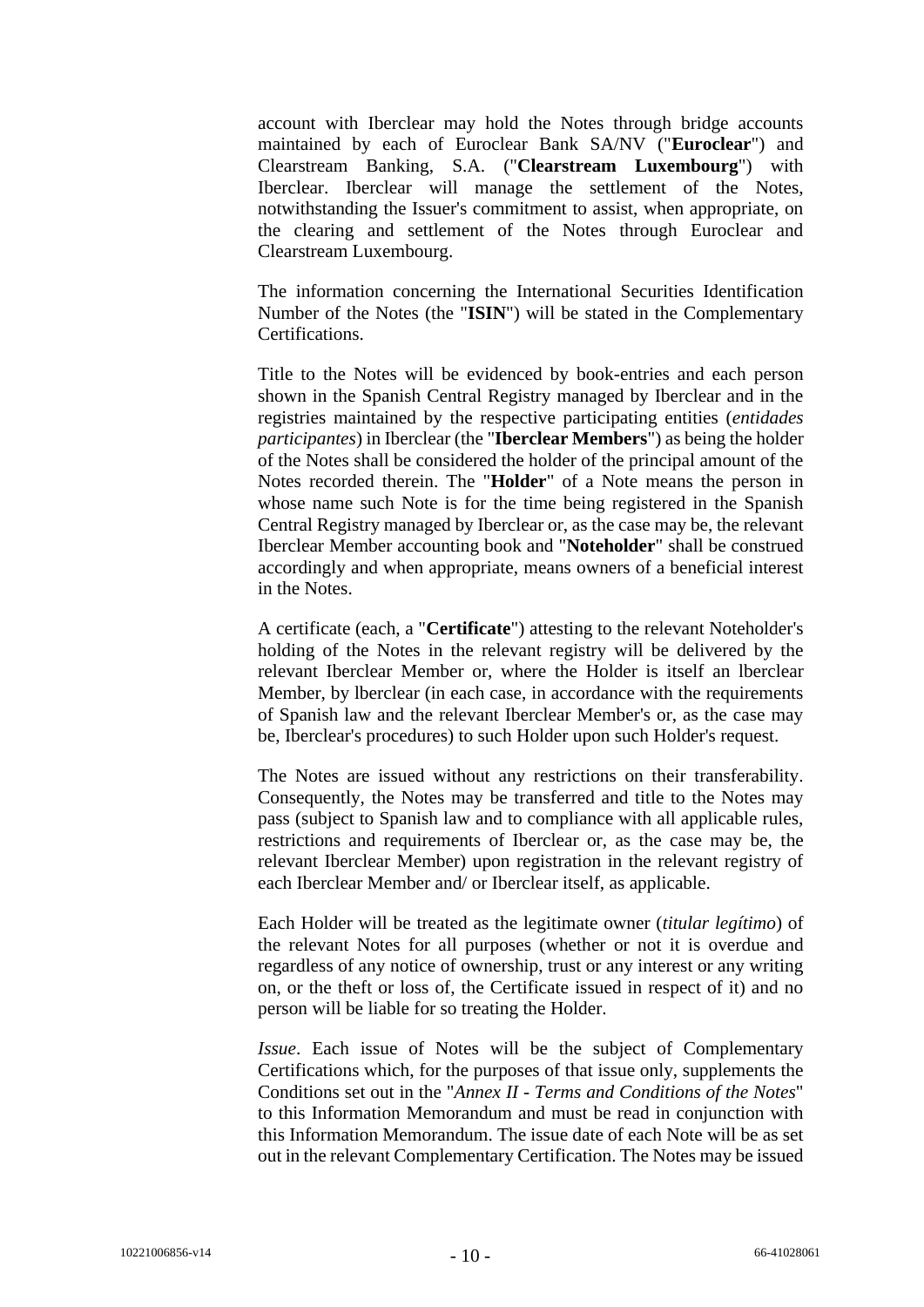and subscribed on any Payment Business Day during the term of validity of this Information Memorandum.

*Payment*. Payments in respect of the Notes will be made by transfer to the registered account of the relevant Noteholder maintained by or on behalf of it with a bank that has access to the TARGET2 System, details of which appear in the records of Iberclear or, as the case may be, the relevant Iberclear Member at close of business on the day immediately preceding the Payment Business Day on which the payment of principal falls due. Noteholders must rely on the procedures of Iberclear or, as the case may be, the relevant Iberclear Member to receive payments under the relevant Notes. None of the Issuer or the Paying Agent or, if applicable, the Dealers will have any responsibility or liability for the records relating to payments made in respect of the Notes.

*Tax Withholding*. The Issuer may redeem Notes (in whole but not in part) if it has or will become obliged to pay additional amounts pursuant to Condition 8 *(Taxation)* as a result of any change in, or amendment to, the laws or regulations of the Kingdom of Spain or any political subdivision or any authority thereof or therein having power to tax, or any change in the application or official interpretation of such laws or regulations (including a holding by a court of competent jurisdiction) which change or amendment becomes effective on or after the issue date of the relevant Notes and such obligation cannot be avoided by the Issuer taking reasonable measures available to it.

*English Courts*: The courts of England have exclusive jurisdiction to settle any dispute arising out of or in connection with the Notes (including a dispute relating to non-contractual obligations arising from or in connection with the Notes).

*Appropriate Forum*: The Issuer agrees that the English courts are the most appropriate and convenient courts to settle any such dispute and accordingly that it will not argue to the contrary.

*Rights of the Holder to take proceedings outside England*: Notwithstanding the paragraph above (English Courts) the Holder may take proceedings relating to a dispute ("**Proceedings**") in any other courts with jurisdiction. To the extent allowed by law, the Noteholders may take concurrent Proceedings in any number of jurisdictions.

*Service of Process*: The Issuer agrees that the documents which start any Proceedings and any other documents required to be served in relation to those Proceedings may be served on it by being delivered to Law Debenture Corporate Services Limited, Fifth Floor 100 Wood Street, London EC2V 7EX, or to such other person with an address in England or Wales and/or at such other address in England or Wales as the Issuer may specify by notification to the Holders in the manner prescribed for the giving of notices in connection with the Notes. Nothing in this paragraph shall affect the right of any Holder to serve process in any other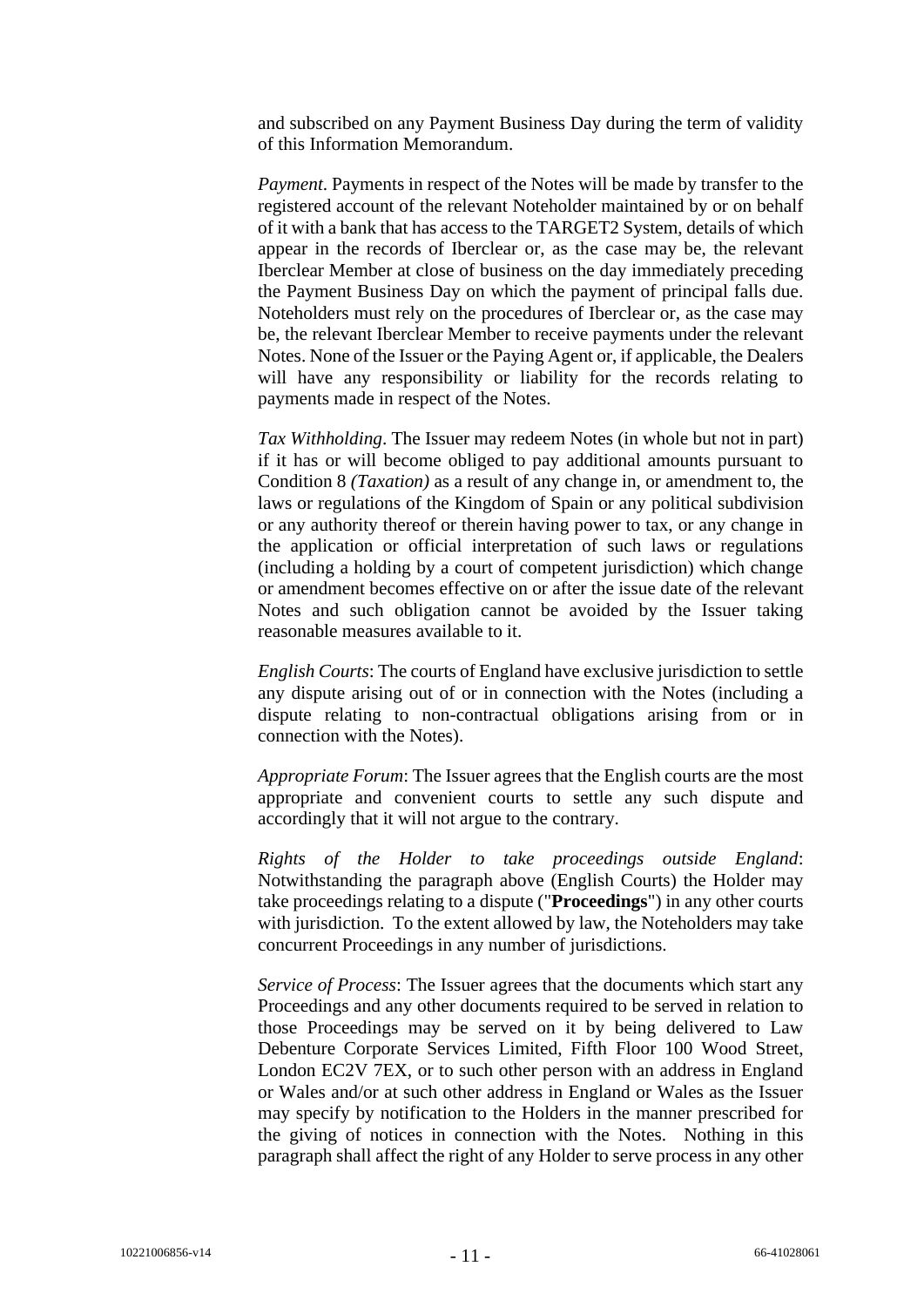manner permitted by law. This clause applies to Proceedings in England and to Proceedings elsewhere.

**Auditors of the**  In 2021 and 2020 the Issuer's independent auditors were KPMG, **Issuer, have audited**  Spain, holder of tax identification number B-78510153 and registered **the accounts of**  with the Official Registry of Accounting Auditors (ROAC) under the **the Issuer's**  number S0702 and in the Commercial Registry of Madrid T. 11,961, F.90, **annual report:** who Auditores, S.L., located at  $P^{\circ}$  de la Castellana, 259 C – 28046, Madrid, Sec.8, H. M -188,007, Inscrip. 9.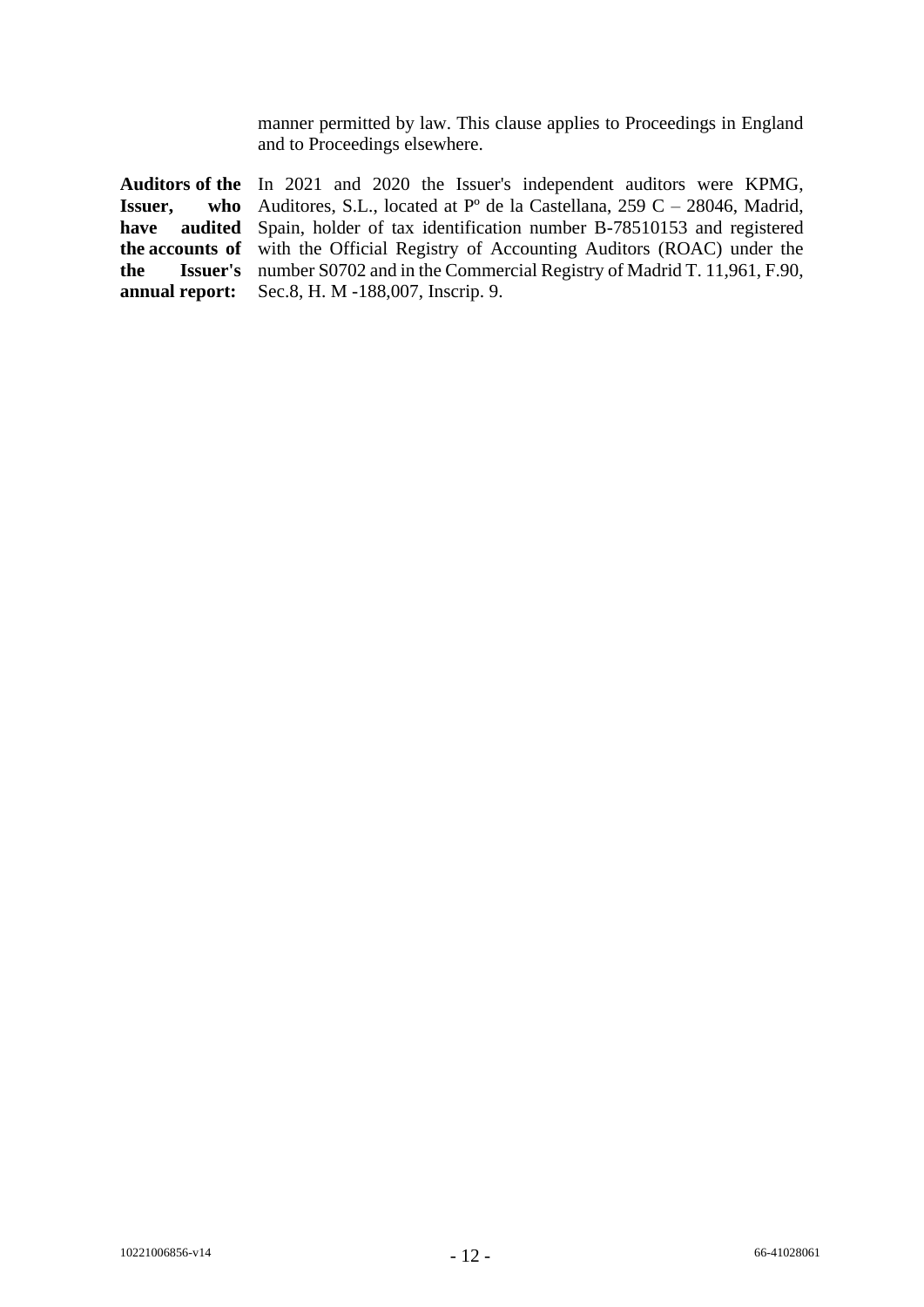# **DESCRIPTION OF THE ISSUER**

<span id="page-12-0"></span>

| Legal name:                                             | AENA S.M.E., S.A. ("Aena", the "Company" or the "Issuer")                                                                                                                                                                                                                                                                                                                                                                                                                                                                                                                                                                                                                                                                                       |  |
|---------------------------------------------------------|-------------------------------------------------------------------------------------------------------------------------------------------------------------------------------------------------------------------------------------------------------------------------------------------------------------------------------------------------------------------------------------------------------------------------------------------------------------------------------------------------------------------------------------------------------------------------------------------------------------------------------------------------------------------------------------------------------------------------------------------------|--|
| Legal<br>form/status:                                   | Aena is a Spanish state mercantile company (sociedad mercantil estatal)<br>with public limited form (sociedad anónima) incorporated under the laws<br>of the Kingdom of Spain and its activity is subject to Spanish legislation,<br>with Tax Identification Number A-86212420.                                                                                                                                                                                                                                                                                                                                                                                                                                                                 |  |
|                                                         | Its corporate website is https://www.aena.es (the information on the<br>corporate website of the Issuer does not form part of this Information<br>Memorandum unless that information is incorporated by reference into this<br>Information Memorandum).                                                                                                                                                                                                                                                                                                                                                                                                                                                                                         |  |
| Date of<br>incorporation/es<br>tablishment:             | Aena is legally incorporated as a Spanish state mercantile company<br>(sociedad mercantil estatal) with public limited form (sociedad anónima)<br>in accordance with articles 166 of Act 33/2003, of 3 November, on Public<br>Administration Assets (Ley 33/2003, de 3 de noviembre, del Patrimonio<br>de las Administraciones Públicas) and 111 of the Public Sector Act (Ley<br>40/2015, de 1 de octubre, de Régimen Jurídico del Sector Público).                                                                                                                                                                                                                                                                                            |  |
|                                                         | In December 2010, Aena Aeropuertos, S.A. was created under Royal<br>Decree-Law 13/2010 and it was incorporated for an indefinite time on May<br>2011. In July 2014, its name changed to Aena, S.A. and in April 2017, the<br>abbreviation S.M.E. was added to its name to indicate its status as a state-<br>owned company.                                                                                                                                                                                                                                                                                                                                                                                                                     |  |
| <b>Registered office</b><br>(legal address):            | Aena has its domicile and main offices in Madrid (Spain), Calle Peonías,<br>12.                                                                                                                                                                                                                                                                                                                                                                                                                                                                                                                                                                                                                                                                 |  |
| <b>Registration</b><br>number/place of<br>registration: | Aena is registered with the Mercantile Registry of Madrid under Volume<br>28.806, Page 211, Sheet M-518648.                                                                                                                                                                                                                                                                                                                                                                                                                                                                                                                                                                                                                                     |  |
| <b>Issuer's mission:</b>                                | Aena's purpose is, in accordance with its articles of association, the<br>following:                                                                                                                                                                                                                                                                                                                                                                                                                                                                                                                                                                                                                                                            |  |
|                                                         | The organisation, direction, co-ordination, operation, maintenance,<br>administration and management of public interest, state-owned<br>airports, heliports and associated services.<br>The co-ordination, operation, maintenance, administration and<br>management of the civil areas of air bases open to civil aviation<br>traffic and joint-use airports.<br>The design and preparation of projects, execution, management<br>and control of investments in the infrastructure and facilities<br>referred to in the previous paragraphs, and in assets intended for<br>the provision of services.<br>The needs assessment and, if appropriate, proposal for planning<br>new airport infrastructure and the obstacle limitation surfaces and |  |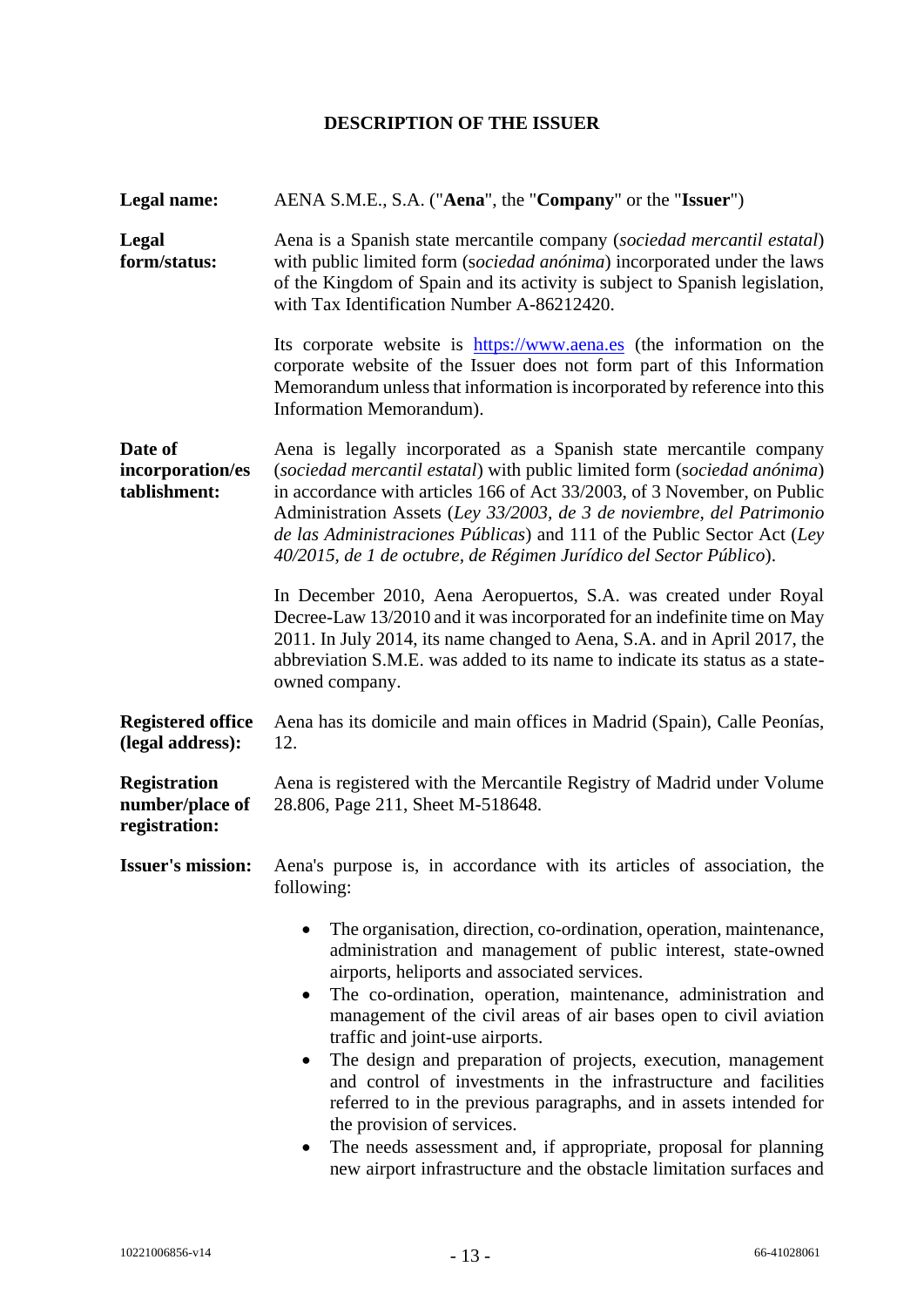|                                                       | acoustics easements associated with the airports, and services that<br>the company is responsible for managing.<br>The performance of public order and security services at the airport<br>facilities it manages, without prejudice to the authority assigned to<br>the Ministry of the Interior in this respect.<br>Training in areas relating to air traffic, including the training of<br>$\bullet$<br>aeronautical professionals who require licences, certificates,                                                                                                                                                                                                                                                                                                                                      |
|-------------------------------------------------------|---------------------------------------------------------------------------------------------------------------------------------------------------------------------------------------------------------------------------------------------------------------------------------------------------------------------------------------------------------------------------------------------------------------------------------------------------------------------------------------------------------------------------------------------------------------------------------------------------------------------------------------------------------------------------------------------------------------------------------------------------------------------------------------------------------------|
|                                                       | authorisations or qualifications, and the promotion, disclosure or<br>development of aeronautical or airport activities.                                                                                                                                                                                                                                                                                                                                                                                                                                                                                                                                                                                                                                                                                      |
|                                                       | The main activity of the Group is the management of airports. In addition,<br>the company may engage in all commercial activities that are directly or<br>indirectly related to its corporate purpose, including the management of<br>airport facilities outside of the territory of Spain and any other ancillary<br>and complementary activities that enable return on investment.                                                                                                                                                                                                                                                                                                                                                                                                                          |
|                                                       | The Company carries out its corporate objects in Spain and abroad directly<br>or through its investments in other companies.                                                                                                                                                                                                                                                                                                                                                                                                                                                                                                                                                                                                                                                                                  |
|                                                       | Aena's business purpose is mainly categorised in "Activities related to air<br>transport", code 5223 of the Spanish Business Classification Index<br>(CNAE)                                                                                                                                                                                                                                                                                                                                                                                                                                                                                                                                                                                                                                                   |
| <b>Brief description</b><br>of current<br>activities: | The Issuer is an airport operator currently operating 45 airports (32 owned,<br>eight in joint use with the Spanish Ministry of Defense (Ministerio de<br>Defensa, the "Ministry of Defense") and five military air bases open to<br>civilian use in joint use with the Ministry of Defense), the concession of<br>the Región de Murcia International Airport and two heliports (both<br>concessions), all of which are located in Spain, and, through its subsidiary<br>Aena Desarrollo Internacional S.M.E., S.A. ("Aena Internacional"), the<br>Group operates an airport in the United Kingdom and has equity stakes in<br>companies operating 12 airports in Mexico, two in Jamaica and two in<br>Colombia. Additionally, since the first quarter of 2020, the Group operates<br>six airports in Brazil. |
|                                                       | <b>Market in Spain</b>                                                                                                                                                                                                                                                                                                                                                                                                                                                                                                                                                                                                                                                                                                                                                                                        |
|                                                       | The Group's airport network in Spain consists of three main airports,<br>Adolfo Suárez Madrid-Barajas, Josep Tarradellas Barcelona-El Prat and<br>Palma de Mallorca, and a variety of other airports divided into four                                                                                                                                                                                                                                                                                                                                                                                                                                                                                                                                                                                        |

Adolfo Suárez Madrid-Barajas, Josep Tarradellas Barcelona-El Prat and Palma de Mallorca, and a variety of other airports divided into four categories: the Canary Islands Group, composed of the eight airports on the Canary Islands; Group I Airports, composed of airports with a volume of more than two million passengers per year; Group II Airports, composed of airports with a volume of between 0.5 million and two million passengers per year; and Group III Airports, composed of airports with a volume of less than 0.5 million passengers per year.

#### **Market outside of Spain**

Aena operates, through majority-owned subsidiaries of Aena Internacional, the London Luton Airport in the United Kingdom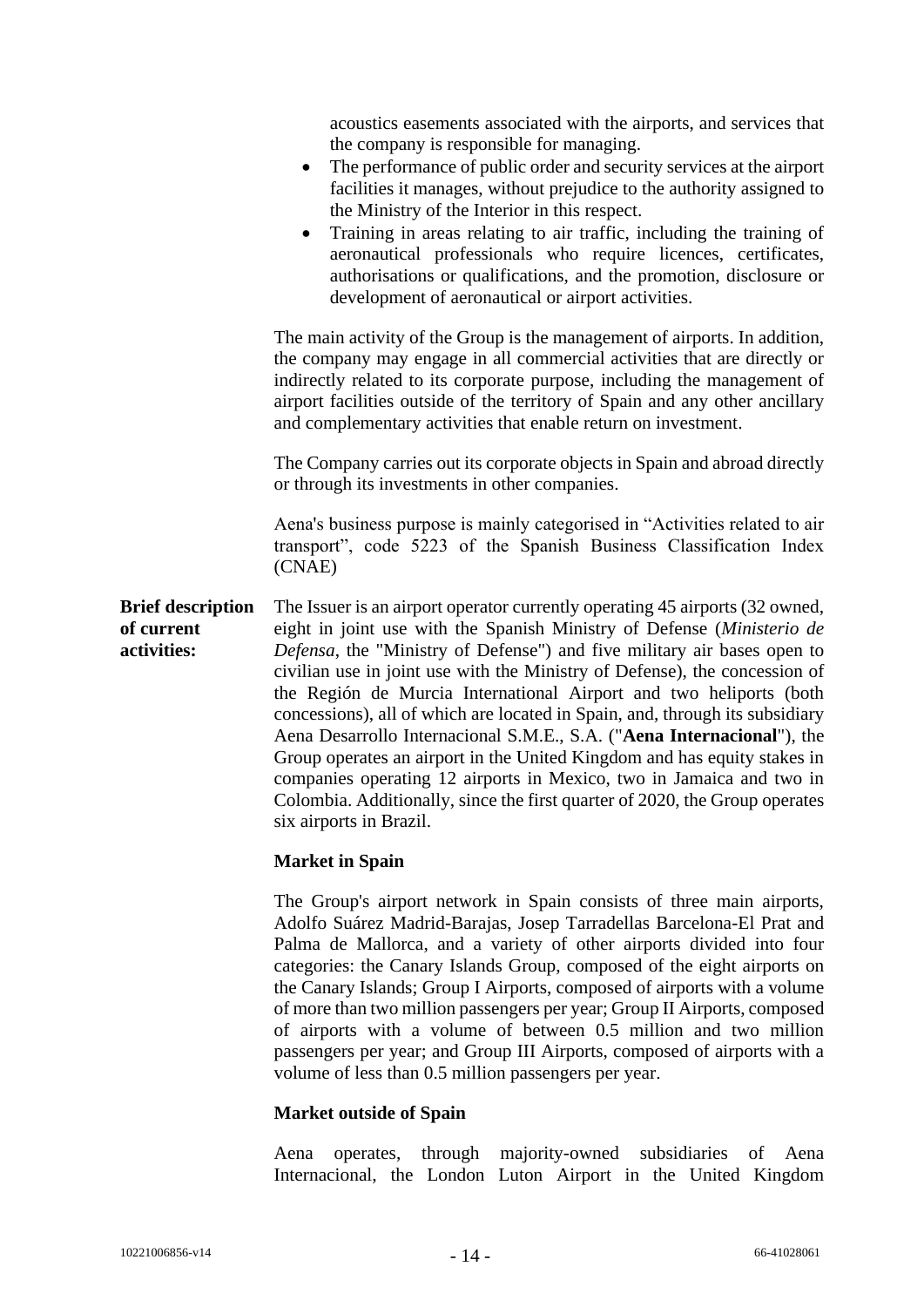("**LLAHIII**") and the following six airports located in Brazil ("**ANB**"): Recife/Guararapes – Gilberto Freyre, Maceió – Zumbi dos Palmares, Santa Maria – Aracaju, Campina Grande – Presidente João Suassuna, João Pessoa – Presidente Castro Pinto and Juazeiro do Norte – Orlando Bezerra Menezes. Additionally, Aena Internacional has equity stakes in companies operating the Alfonso Bonilla Aragón Airport (Cali) and Rafael Núñez Airport (Cartagena de Indias) in Colombia; the airports of Montego Bay and Kingston in Jamaica and the airports of Aguascalientes, Bajío, Hermosillo, Guadalajara, La Paz, Los Mochis, Manzanillo, Mexicali, Morelia, Puerto Vallarta, San José del Cabo and Tijuana in Mexico.

Only the companies of LLAHIII and ANB are accounted by consolidation method. The rest are accounted by equity method.

**Capital or equivalent:** As of the date of this Information Memorandum, the share capital of the Issuer is represented by 150,000,000 ordinary shares with a nominal value of 10 euros, which are fully subscribed and paid up. All of the Issuer's shares are ordinary shares and have identical rights.

**List of main shareholders:** As of the date of this Information Memorandum, the significant holding of shares communicated to the CNMV are the following:

| <b>Name</b>                                        | $\frac{0}{0}$<br><b>Direct</b><br>Shareholdi<br>ng | $\frac{6}{9}$<br><b>Indirect</b><br><b>Shareholding</b> | $%$ held<br>through<br>financial<br><i>instruments</i> | % Total Vote<br><b>Shareholding</b> |
|----------------------------------------------------|----------------------------------------------------|---------------------------------------------------------|--------------------------------------------------------|-------------------------------------|
| <b>ENAIRE</b>                                      | 51.000                                             | $\overline{\phantom{0}}$                                |                                                        | 51.000                              |
| <b>Christopher Anthony</b><br>Hohn                 | $\overline{\phantom{0}}$                           | 2.968                                                   | 3.607                                                  | 6.575                               |
| The Children's<br><b>Investment Master</b><br>Fund |                                                    | $\overline{\phantom{0}}$                                | 3.607                                                  | 3.607                               |
| Blackrock Inc.                                     |                                                    | 3.016                                                   | 0.055                                                  | 3.071                               |

**Listing of the shares of the Issuer:** Since 11 February 2015, the shares of the Issuer are traded on the Spanish electronic trading system (mercado continuo) on the four Spanish Stock Exchanges (Madrid, Barcelona, Bilbao and Valencia). From 22 June 2015, Aena is part of the Ibex 35 index.

**Composition of governing bodies and supervisory bodies:** Aena is managed by a Board of Directors which, in accordance with its bylaws (the "**Bylaws**"), is comprised of no less than ten and no more than fifteen members. The Board of Directors is currently composed of fifteen members. Members of the Board of Directors are elected by the general shareholders' meeting to serve for a term of four years and may be reelected to serve for another term of four years unlimited times, except for those members that are appointed as independent members, which may serve as such for no longer than twelve years (three terms of four years each).

> The Board of Directors is in charge of appointing a Chairman and may appoint one or more Deputy Chairmen who will act as Chairman in the Chairman's absence. The Board of Directors may also appoint a Secretary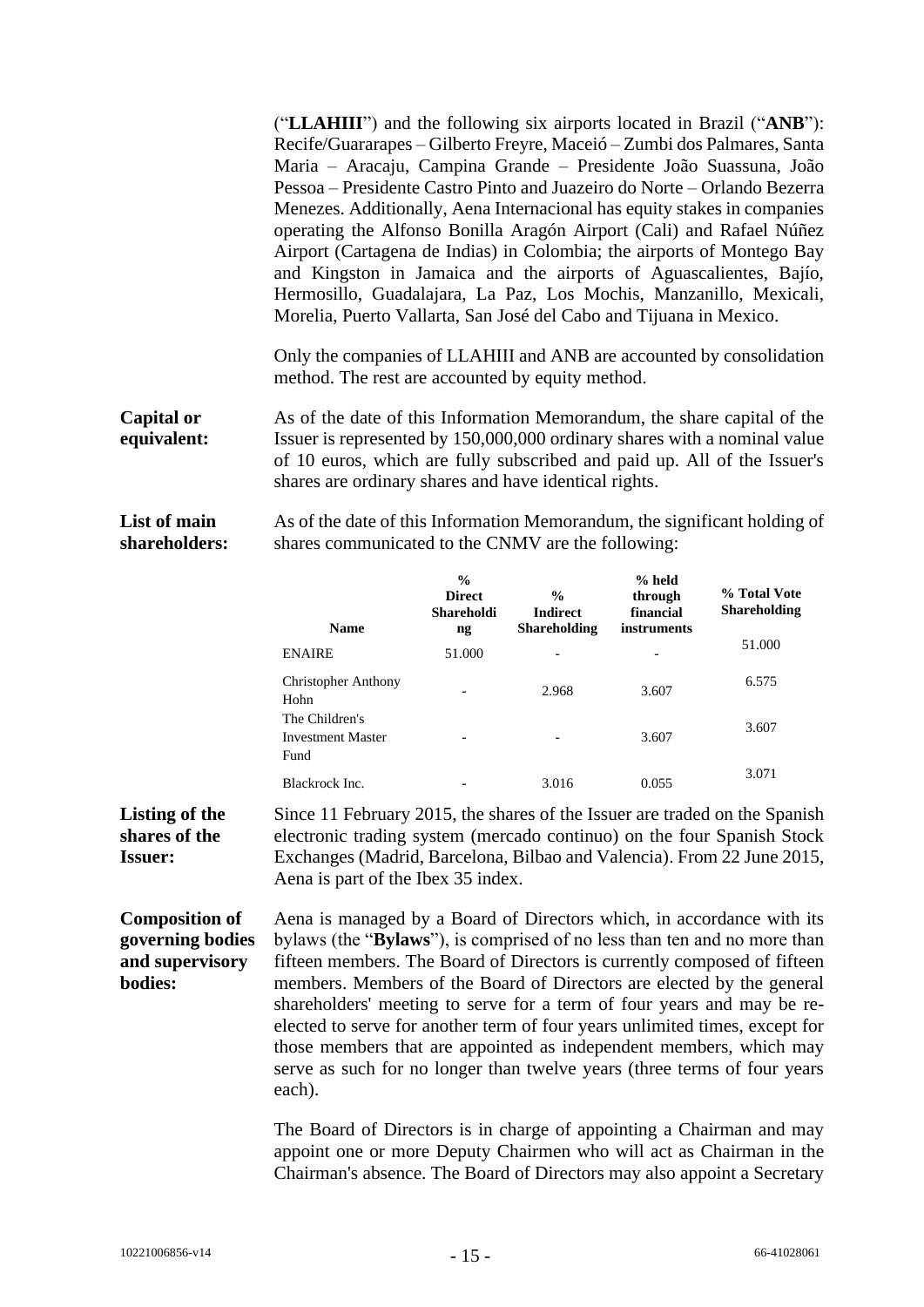and a Deputy Secretary, neither of whom needs to be a member of the Board of Directors. The Deputy Secretary will act as Secretary upon the Secretary's absence.

As the date of this Information Memorandum, the members of the Board of Directors of Aena are the following:

| <b>Name</b>                                                                              | <b>Position</b>      | <b>Date of First</b><br><b>Appointment</b> | Date of Last<br><b>Appointment</b> | <b>Type of</b><br>Appointmen |
|------------------------------------------------------------------------------------------|----------------------|--------------------------------------------|------------------------------------|------------------------------|
| Maurici Lucena Betriu                                                                    | CEO/<br>Chairma<br>n | 16 July 2018                               |                                    | Executive                    |
| Pilar Arranz Notario                                                                     | Member               | 19 November 2012                           | 9 April 2019                       | Proprietary                  |
| Ángel Luis Arias Serrano                                                                 | Member               | 25 January 2018                            |                                    | Proprietary                  |
| Manuel Delacampagne<br>Crespo                                                            | Member               | 28 October 2021                            |                                    | Proprietary                  |
| Juan Ignacio Díaz Bidart                                                                 | Member               | 30 October 2018                            | $\overline{a}$                     | Proprietary                  |
| Angélica Martínez Ortega                                                                 | Member               | 16 July 2018                               |                                    | Proprietary                  |
| Raúl Míguez Bailo                                                                        | Member               | 28 September 2021                          |                                    | Proprietary                  |
| <b>TCI Advisory Services</b><br>LLP represented by<br><b>Christopher Anthony</b><br>Hohn | Member               | 20 January 2015                            | 9 April 2019                       | Proprietary                  |
| Amancio López Seijas                                                                     | Member               | 3 June 2015                                | 29 October 2020                    | Independent                  |
| Jaime Terceiro Lomba                                                                     | Member               | 3 June 2015                                | 29 October 2020                    | Independent                  |
| Josep Antoni Duran i<br>Lleida                                                           | Member               | 29 January 2019                            |                                    | Independent                  |
| Leticia Iglesias Herraiz                                                                 | Member               | 9 April 2019                               |                                    | Independent                  |
| Irene Cano Piquero                                                                       | Member               | 29 October 2020                            | $\overline{a}$                     | Independent                  |
| Juan Río Cortés                                                                          | Member               | 22 December 2020                           |                                    | Independent                  |
| Francisco Javier Marín<br>San Andrés                                                     | Member               | 29 October 2020                            |                                    | Executive                    |

Juan Carlos Alfonso Rubio serves as Non-Member Secretary to the Board of Directors and the Committees.

Aena´s current senior management team and their respective positions in the Issuer are as follows:

| <b>Name</b>                | <b>Position</b>                                           |
|----------------------------|-----------------------------------------------------------|
| Maurici Lucena Betriu      | Chief Executive Officer (CEO)                             |
| Javier Marín San Andrés    | Airport Operations Director (COO)                         |
| María José Cuenda Chamorro | Commercial Services and Real Estate Director              |
| Amparo Brea Álvarez        | Innovation, Sustainability and Client Experience Director |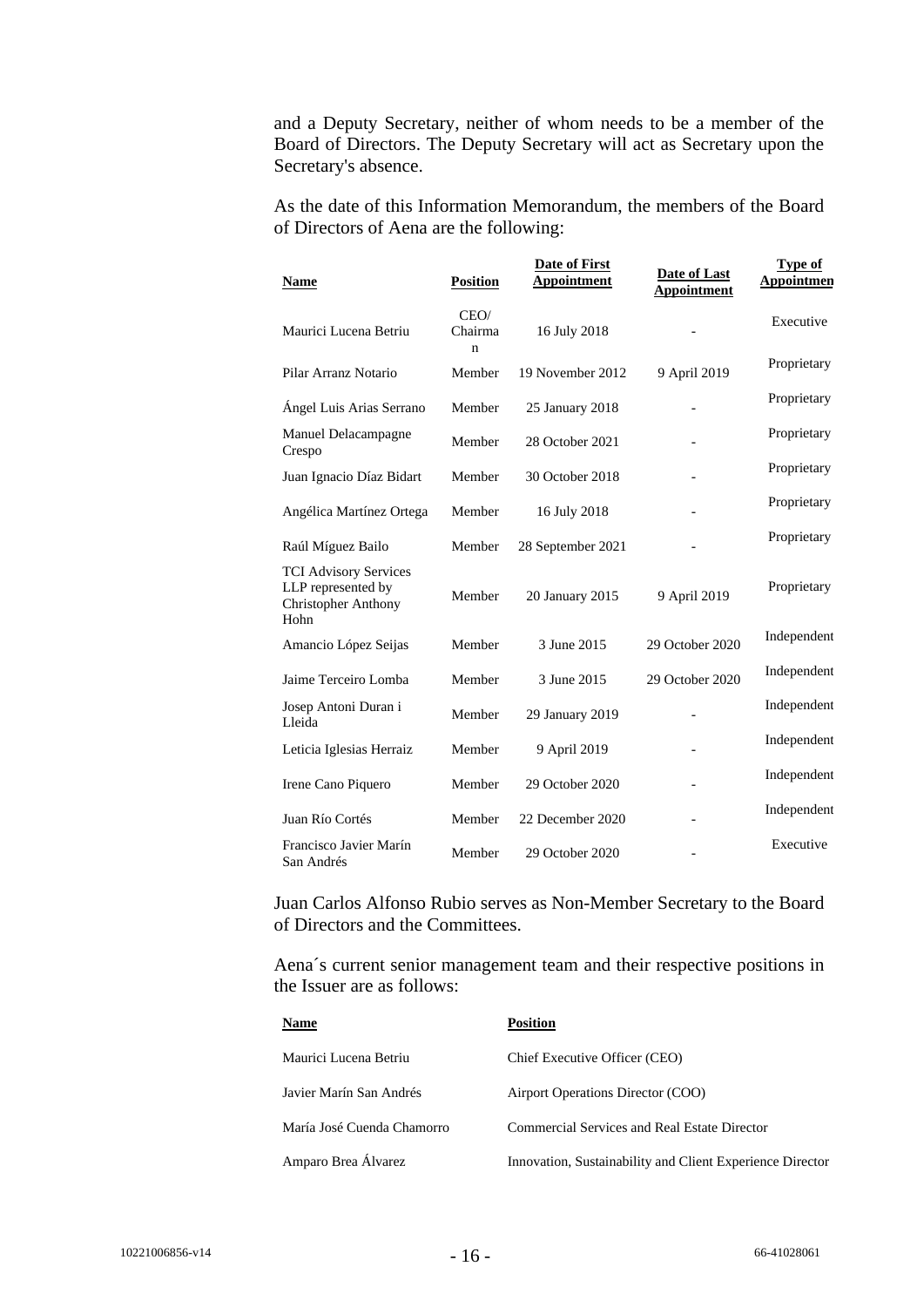| Ángel Luis Sanz Sanz      | CEO's Office, Regulatory and Public Relations Director    |
|---------------------------|-----------------------------------------------------------|
| Juan Carlos Alfonso Rubio | Secretary of the Board of Directors and General Secretary |
| José Leo Vizcaíno         | Chief Financial Officer (CFO)                             |
| Begoña Gosálvez Mayordomo | Organization and Human Resources Director                 |
| María Gómez Rodríguez     | <b>Communications Director</b>                            |

As of the date of this Information Memorandum, there are no conflicts of interest in relation to members of the Board of Directors or to members of its management team between any duties owed to the Issuer and their private interests and other duties.

#### **Board Committees**

The Board of Directors has four committees: an Executive Committee, an Audit Committee, an Appointments, Remunerations and Corporate Governance Committee and a Sustainability and Climate Action Committee.

#### *Executive Committee*

The Executive Committee is composed by five members. The Chairman of the Board of Directors shall serve as President of the Executive Committee and at least one of its members shall be an independent member of the Board of Directors.

The current members of the Executive Committee are: Maurici Lucena Betriu (President), Angélica Martínez Ortega, Raúl Míguez Bailo, TCI Advisory Services LLP represented by Christopher Anthony Hohn and Jaime Terceiro Lomba.

#### *Audit Committee*

The Audit Committee is composed of five members, the majority of whom shall be independent members of the Board of Directors. The current members of the Audit Committee are: Leticia Iglesias Herraiz (President), Manuel Delacampagne Crespo, Raúl Míguez Bailo, Juan Río Cortés and Jaime Terceiro Lomba.

#### *Appointments, Remunerations and Corporate Governance Committee*

The Appointments*,* Remunerations and Corporate Governance Committee is composed of five members, at least two of whom shall be independent members of the Board of Directors. The current members of the Appointments*,* Remunerations and Corporate Governance Committee are: Amancio López Seijas (President), Ángel Luis Arias Serrano, Irene Cano Piquero, TCI Advisory Services LLP represented by Christopher Anthony Hohn and Josep Antoni Duran i Lleida.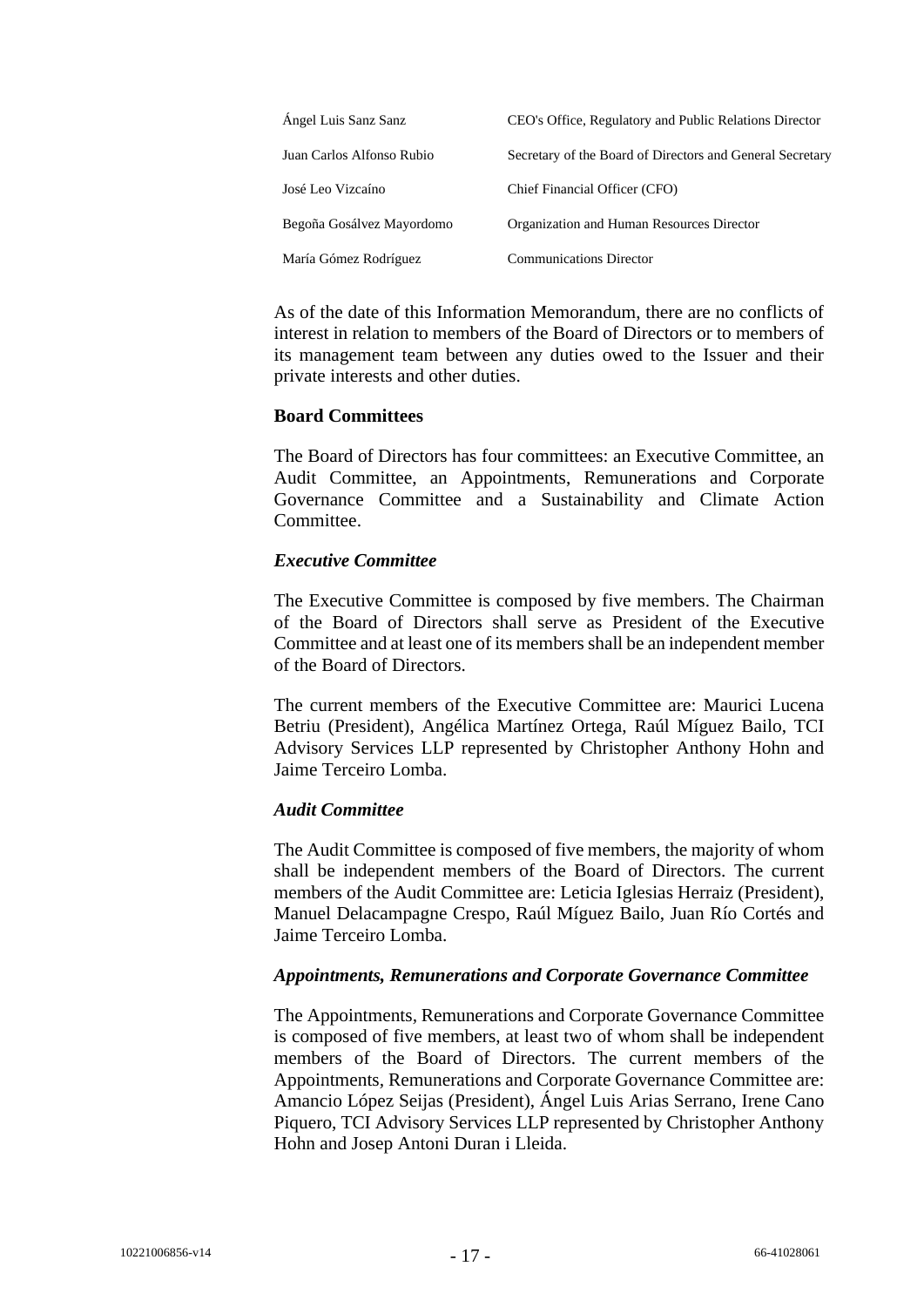# *Sustainability and Climate Action Committee*

|                                                                 | The Sustainability and Climate Action Committee is composed of five<br>members, the majority of whom shall be independent members of the<br>Board of Directors. The current members of the Sustainability and Climate<br>Action Committee are: Irene Cano Piquero (President), Josep Antoni<br>Duran i Lleida, Leticia Iglesias Herraiz, Pilar Arranz Notario and TCI<br>Advisory Services LLP represented by Christopher Anthony Hohn. |
|-----------------------------------------------------------------|-----------------------------------------------------------------------------------------------------------------------------------------------------------------------------------------------------------------------------------------------------------------------------------------------------------------------------------------------------------------------------------------------------------------------------------------|
| <b>Accounting</b><br>Method:                                    | (''IFRS")<br>International Financial Reporting Standards<br>and<br>the<br>interpretations of the IFRS Interpretations Committee ("IFRIC") as<br>endorsed by the European Union at the reporting date based on Regulation<br>(EC) 1606/2002 of the European Parliament and of the Council and other<br>applicable regulations regarding financial reporting.                                                                             |
| <b>Accounting</b><br>Year:                                      | Aena's accounting year is the same as the calendar year.                                                                                                                                                                                                                                                                                                                                                                                |
| <b>Fiscal Year:</b>                                             | Aena's fiscal year is the same as the calendar year.                                                                                                                                                                                                                                                                                                                                                                                    |
| <b>Other short</b><br>term<br>programmes of<br>the Issuer:      | Not applicable.                                                                                                                                                                                                                                                                                                                                                                                                                         |
| <b>Additional</b>                                               | <b>LEI Code Number</b>                                                                                                                                                                                                                                                                                                                                                                                                                  |
| <b>Information on</b><br>the Issuer of the<br><b>Programme:</b> | The<br>Legal Entity Identifier<br>(LEI)<br>code<br>of<br>the<br><b>Issuer</b><br>1S<br>959800R7QMXKF0NFMT29.                                                                                                                                                                                                                                                                                                                            |
|                                                                 | The N.I.F. of the Issuer is A86212420.                                                                                                                                                                                                                                                                                                                                                                                                  |
| Rating $(s)$ of the<br><b>Issuer:</b>                           | The Issuer has been assigned a short-term credit rating of F2 by Fitch<br>Ratings España, S.A.U. ("Fitch") and a long-term credit rating of A with<br>negative outlook by Fitch (both on 6 October 2021) and A3 with negative<br>outlook by Moody's Investors Service España S.A. (on 24 June 2020).                                                                                                                                    |
|                                                                 | A rating can come under review at any time by the rating agencies.                                                                                                                                                                                                                                                                                                                                                                      |
|                                                                 | Investors should refer to the relevant rating agencies in order to have<br>access to the latest ratings.                                                                                                                                                                                                                                                                                                                                |
| <b>Contact Details:</b>                                         | Telephone Number                                                                                                                                                                                                                                                                                                                                                                                                                        |
|                                                                 | Aena's telephone number is $(+34)$ 91 321 10 00                                                                                                                                                                                                                                                                                                                                                                                         |
|                                                                 | Website                                                                                                                                                                                                                                                                                                                                                                                                                                 |
|                                                                 | Aena's website is https://www.aena.es                                                                                                                                                                                                                                                                                                                                                                                                   |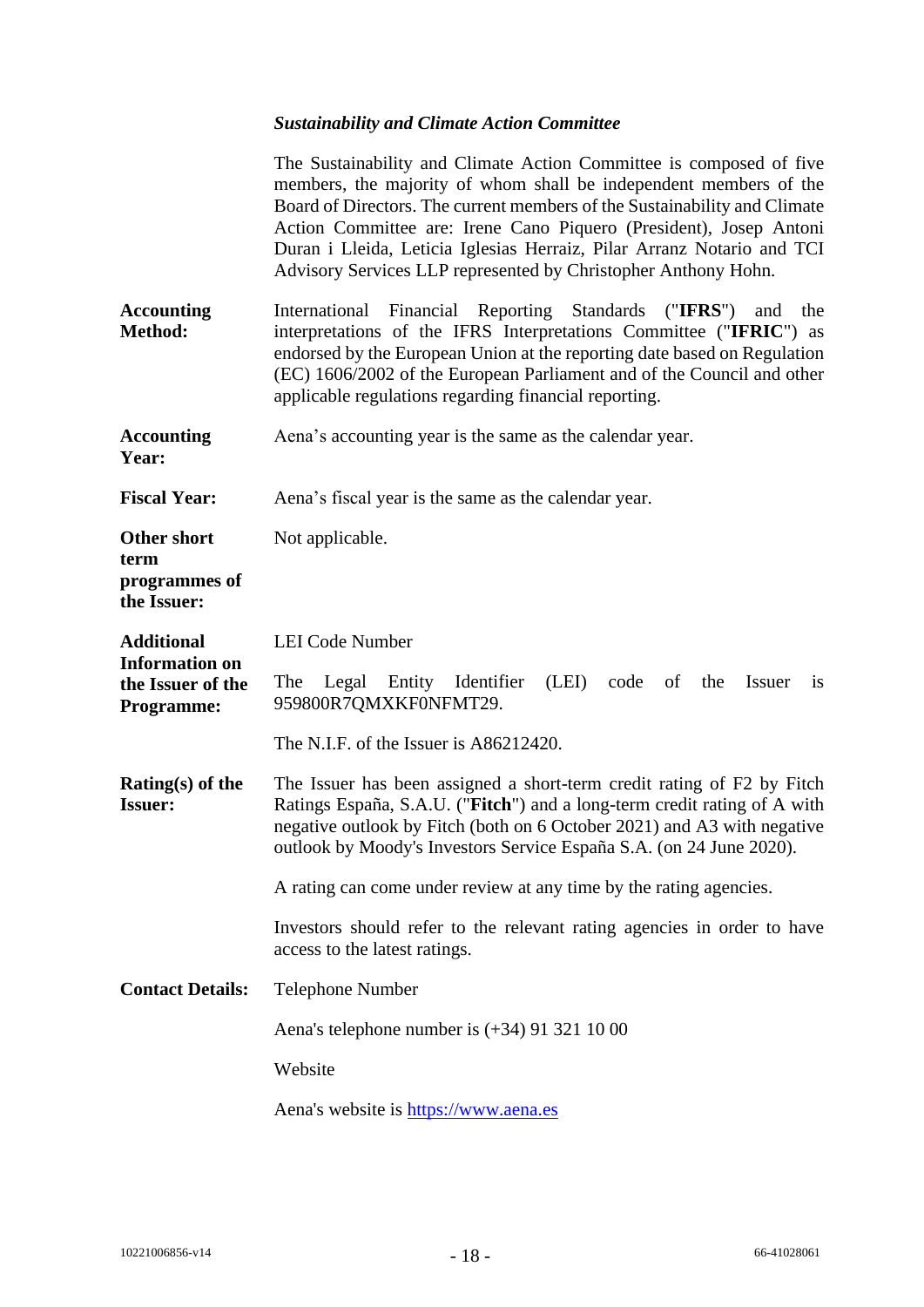# **CERTIFICATION OF INFORMATION**

<span id="page-18-0"></span>

| Person(s)<br>responsible for<br>the update of<br>the<br><b>Information</b><br><b>Memorandum:</b>                | Mr. Emilio Rotondo Inclán and Mr. Juan Carlos Alfonso Rubio in name and<br>on behalf of Aena, in their capacity as Representatives of Aena S.M.E., S.A.<br>("Aena", the "Issuer" or the "Company", and together with the companies<br>that are part of its corporate group for commercial regulations purposes the<br>"Group"), and acting on behalf of the Company by virtue of the power of<br>attorney granted by the Board of Directors of Aena on its meeting of 21<br>December 2021, accepts responsibility for the content of this Information<br>Memorandum. |
|-----------------------------------------------------------------------------------------------------------------|----------------------------------------------------------------------------------------------------------------------------------------------------------------------------------------------------------------------------------------------------------------------------------------------------------------------------------------------------------------------------------------------------------------------------------------------------------------------------------------------------------------------------------------------------------------------|
| <b>Declaration</b> of<br>the<br>person(s)<br>responsible for<br>the<br><b>Information</b><br><b>Memorandum:</b> | Mr. Emilio Rotondo Inclán and Mr. Juan Carlos Alfonso Rubio in name and<br>on behalf of Aena declares that the information contained in this<br>Information Memorandum is, to the best of their knowledge, in accordance<br>with the facts and contains no omission likely to affect its import.                                                                                                                                                                                                                                                                     |
| Date, Place of<br>signature(s),<br>Signature(s):                                                                | This Information Memorandum is hereby signed in Madrid, this 27 day of<br>December 2021                                                                                                                                                                                                                                                                                                                                                                                                                                                                              |
|                                                                                                                 | Mr. Emilio Rotondo Inclán<br>Mr. Juan Carlos Alfonso Rubio                                                                                                                                                                                                                                                                                                                                                                                                                                                                                                           |

27 December 2021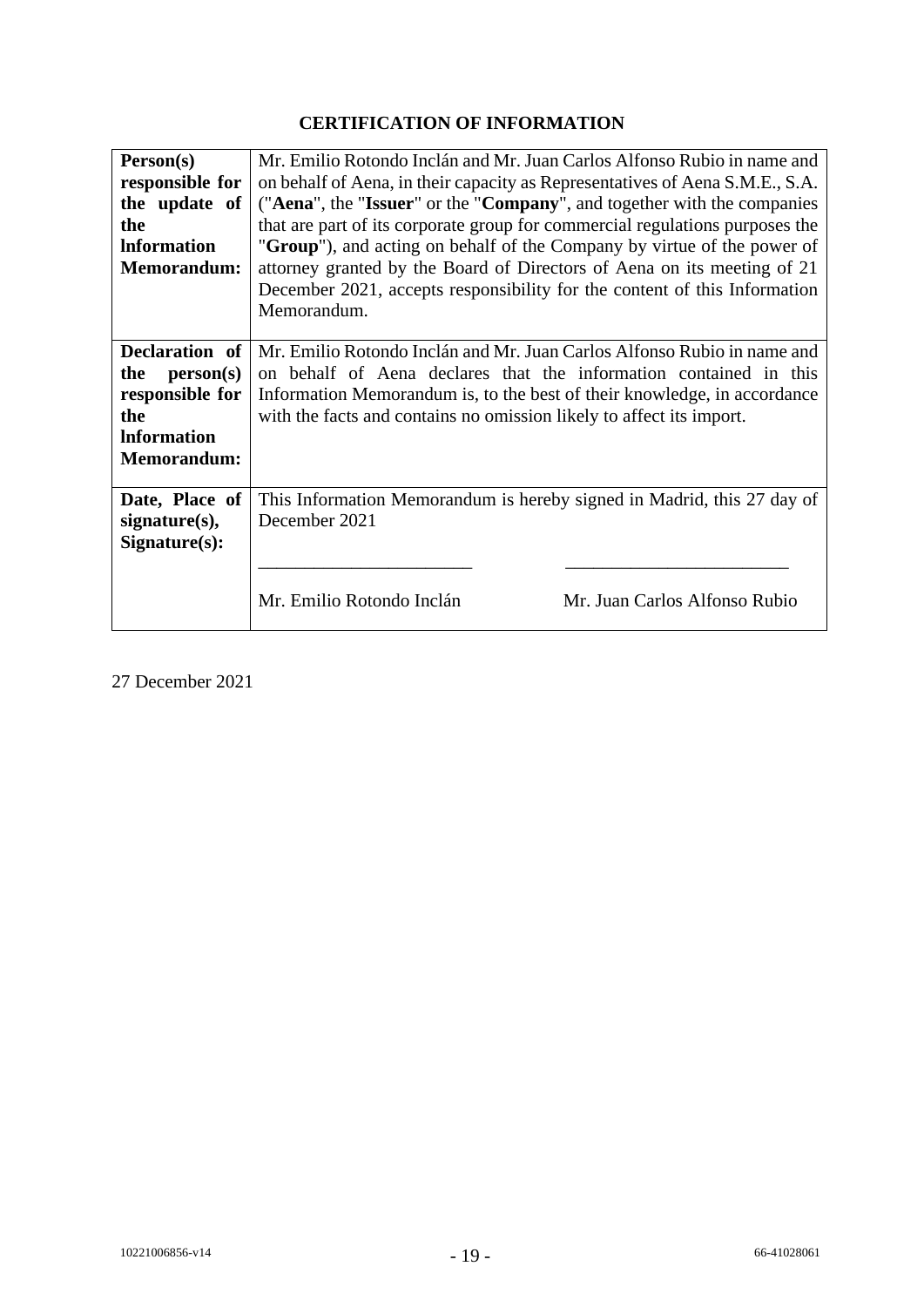### **DOCUMENTS INCORPORATED BY REFERENCE**

<span id="page-19-0"></span>This Information Memorandum should be read and construed in conjunction with the documents incorporated by reference, described below, which form part of this Information Memorandum:

i. the English translation of the unaudited interim consolidated condensed financial information of the Issuer as at and for the nine-month period ended 30 September 2021 (the "**2021 3Q Financial Information**") available for viewing at:

[https://www.aena.es/sites/Satellite?blobcol=urldata&blobkey=id&blobtable=MungoB](https://www.aena.es/sites/Satellite?blobcol=urldata&blobkey=id&blobtable=MungoBlobs&blobwhere=1576857257215&ssbinary=true) [lobs&blobwhere=1576857257215&ssbinary=true](https://www.aena.es/sites/Satellite?blobcol=urldata&blobkey=id&blobtable=MungoBlobs&blobwhere=1576857257215&ssbinary=true)

ii. the original Spanish version of the 2021 3Q Financial Information is available for viewing at:

[https://www.aena.es/sites/Satellite?blobcol=urldata&blobkey=id&blobtable=MungoB](https://www.aena.es/sites/Satellite?blobcol=urldata&blobkey=id&blobtable=MungoBlobs&blobwhere=1576857256838&ssbinary=true) [lobs&blobwhere=1576857256838&ssbinary=true](https://www.aena.es/sites/Satellite?blobcol=urldata&blobkey=id&blobtable=MungoBlobs&blobwhere=1576857256838&ssbinary=true)

iii. the English translation of the audited consolidated annual accounts of the Issuer as at and for the year ended 31 December 2020 (the "**2020 Consolidated Annual Accounts**") available for viewing at:

[https://www.aena.es/sites/Satellite?blobcol=urldata&blobkey=id&blobtable=MungoB](https://www.aena.es/sites/Satellite?blobcol=urldata&blobkey=id&blobtable=MungoBlobs&blobwhere=1576856064706&ssbinary=true) [lobs&blobwhere=1576856064706&ssbinary=true](https://www.aena.es/sites/Satellite?blobcol=urldata&blobkey=id&blobtable=MungoBlobs&blobwhere=1576856064706&ssbinary=true)

iv. the original Spanish version of the 2020 Consolidated Annual Accounts is available for viewing at:

[https://www.aena.es/sites/Satellite?blobcol=urldata&blobkey=id&blobtable=MungoB](https://www.aena.es/sites/Satellite?blobcol=urldata&blobkey=id&blobtable=MungoBlobs&blobwhere=1576856064835&ssbinary=true) [lobs&blobwhere=1576856064835&ssbinary=true](https://www.aena.es/sites/Satellite?blobcol=urldata&blobkey=id&blobtable=MungoBlobs&blobwhere=1576856064835&ssbinary=true)

In addition to the foregoing, the following financial information shall be deemed to be incorporated in, and to form part of, this Information Memorandum from time to time:

- (a) the most recently published audited, consolidated financial statements of the Issuer; and
- (b) the most recently published consolidated quarterly financial statements of the Issuer.

This Information Memorandum and the documents incorporated by reference described above will be available on the website of Aena at [www.aena.es.](http://www.aena.es/)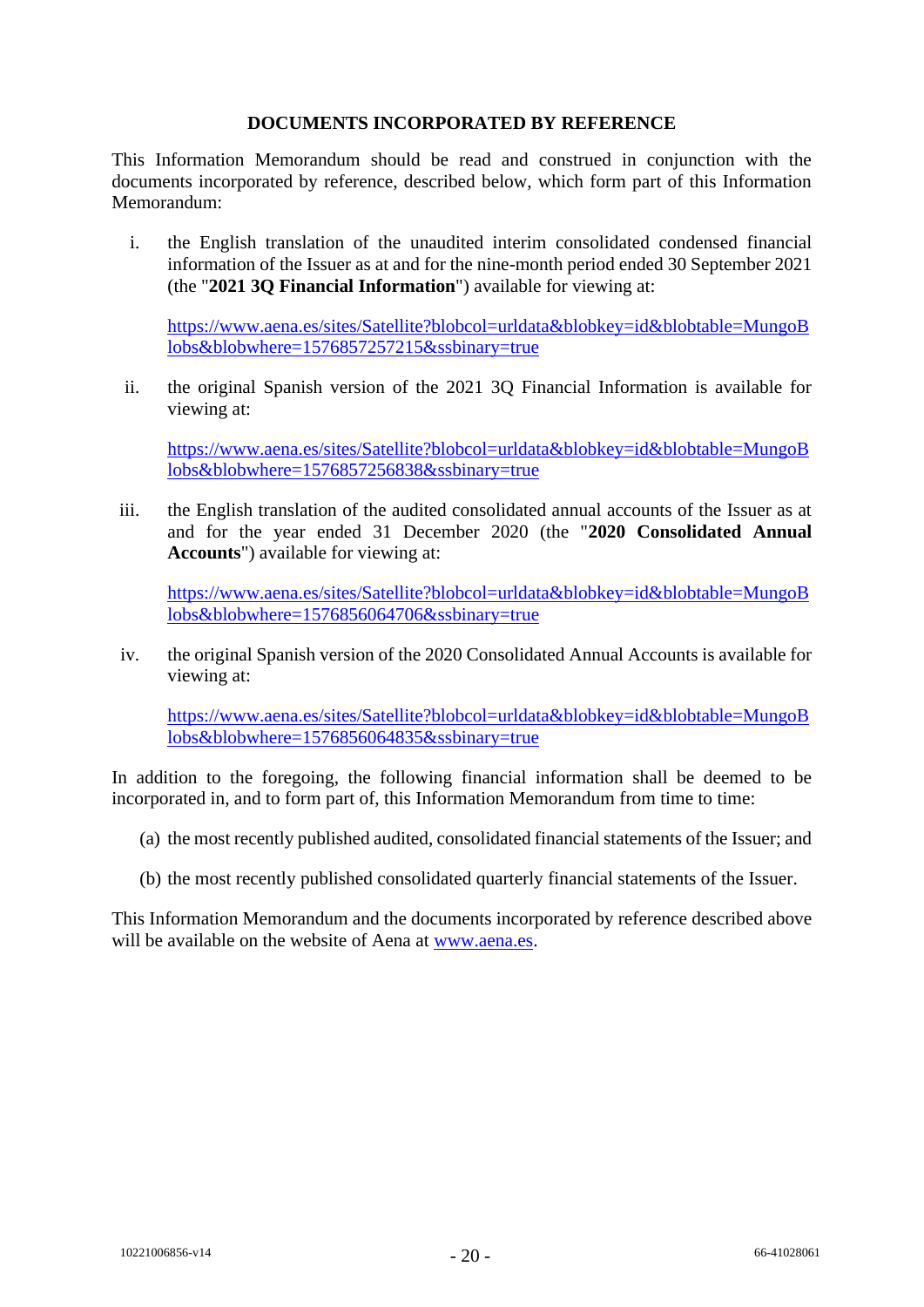### **ANNEX I SELLING RESTRICTIONS**

#### <span id="page-20-0"></span>1. **General**

Each of the Dealers has represented, warranted and agreed that it will observe all applicable laws and regulations in any jurisdiction in which it may offer, sell, or deliver Notes and it will not directly or indirectly offer, sell, resell, re-offer or deliver Notes or distribute any Disclosure Document, circular, advertisement or other offering material in any country or jurisdiction except under circumstances that will result, to the best of its knowledge and belief, in compliance with all applicable laws and regulations.

As used in this paragraph, "**Disclosure Documents**" means at any particular date, (a) this Information Memorandum, (b) the most recently published audited consolidated financial statements of the Issuer and any subsequent interim financial statements, and (c) any other document delivered by the Issuer to the Dealers, which the Issuer has expressly authorised to be distributed to actual or potential purchasers of Notes.

No action has been or will be taken in any country or jurisdiction by the Issuer, the Dealers or any of them that would permit a public offering of Notes, or possession or distribution of any offering material in relation thereto, in any country or jurisdiction where action for that purpose is required.

The Dealer Agreement provides that the Dealers shall not be bound by any of the restrictions relating to any specific jurisdiction (set out below) to the extent that such restrictions shall, as a result of change(s) or change(s) in official interpretation, after the date hereof, of applicable laws and regulations, no longer be applicable but without prejudice to the obligations of the Dealers described in the paragraphs above. Selling restrictions may be supplemented or modified with the agreement of the Issuer. Any such supplement or modification will be set out in a supplement to this Information Memorandum or a new information memorandum.

## 2. **United States of America**

The Notes have not been and will not be registered under the Securities Act and may not be offered or sold within the United States or to, or for the account or benefit of, U.S. persons except in certain transactions exempt from the registration requirements of the Securities Act. Terms used in this paragraph have the meanings given to them by Regulation S.

Each Dealer has agreed that, except as permitted by the Dealer Agreement, it will not offer or sell, any Notes, (i) as part of their distribution at any time or (ii) otherwise until 40 days after the completion of the distribution of the Notes comprising the relevant Tranche, as certified to the Agent or the Issuer by such Dealer (or, in the case of a sale of a Tranche of Notes to or through more than one Dealer, by each of such Dealers as to the Notes of such Tranche purchased by or through it, in which case the Agent or the Issuer shall notify each such Dealer when all such Dealers have so certified) within the United States or to, or for the account or benefit of, U.S. persons, and such Dealer will have sent to each dealer to which it sells Notes during the distribution compliance period relating thereto a confirmation or other notice setting forth the restrictions on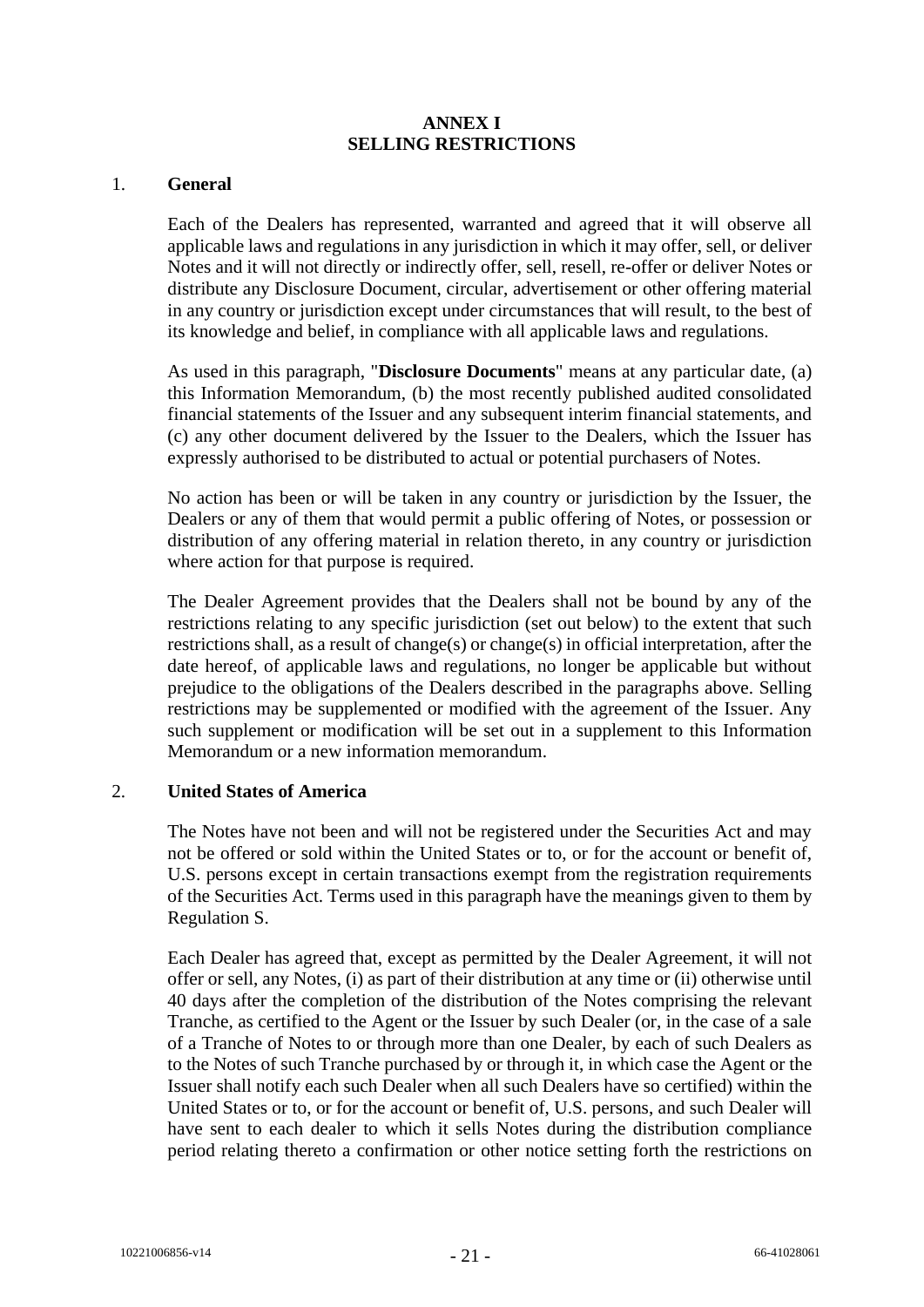offers and sales of the Notes within the United States or to, or for the account or benefit of, U.S. persons.

In addition, until 40 days after the commencement of the offering of Notes comprising any Tranche, any offer or sale of Notes within the United States by any dealer (whether or not participating in the offering) may violate the registration requirements of the Securities Act.

### 3. **Prohibition of Sales to EEA Retail Investors**

Each Dealer has represented, warranted and agreed, and each further Dealer appointed under the Programme will be required to represent, warrant and agree, that it has not offered, sold or otherwise made available and will not offer, sell or otherwise make available any Notes which are the subject of the offering contemplated by this Information Memorandum and the Conditions as completed by the Complementary Certifications in relation thereto to any retail investor in the European Economic Area. For the purposes of this provision:

- (a) the expression "**retail investor**" means a person who is one (or more) of the following:
	- (i) a retail client as defined in point (11) of Article 4(1) of Directive 2014/65/EU (as amended, "**MiFID II**"); or
	- (ii) a customer within the meaning of Directive (EU) 2016/97, as amended, where that customer would not qualify as a professional client as defined in point (10) of Article 4(1) of MiFID II.

#### 4. **Prohibition of Sales to United Kingdom Retail Investors**

Each Dealer has represented and agreed, and each further Dealer appointed under the Programme will be required to represent and agree, that it has not offered, sold or otherwise made available and will not offer, sell or otherwise make available any Notes which are the subject of the offering contemplated by this Information Memorandum and the Conditions as completed by the Complementary Certifications in relation thereto to any retail investor in the United Kingdom. For the purposes of this provision, the expression "**retail investor**" means a person who is one (or more) of the following:

- (a) a retail client, as defined in point (8) of Article 2 of Regulation (EU) No 2017/565 as it forms part of domestic law by virtue of the European Union (Withdrawal) Act 2018 ("**EUWA**"); or
- (b) a customer within the meaning of the provisions of the Financial Services and Markets Act 2000 (as amended, the "**FSMA**") and any rules or regulations made under the FSMA to implement Directive (EU) 2016/97, where that customer would not qualify as a professional client, as defined in point (8) of Article 2 of Regulation (EU) No 600/2014 as it forms part of domestic law by virtue of the EUWA.

#### 5. **Other United Kingdom Regulatory Restrictions**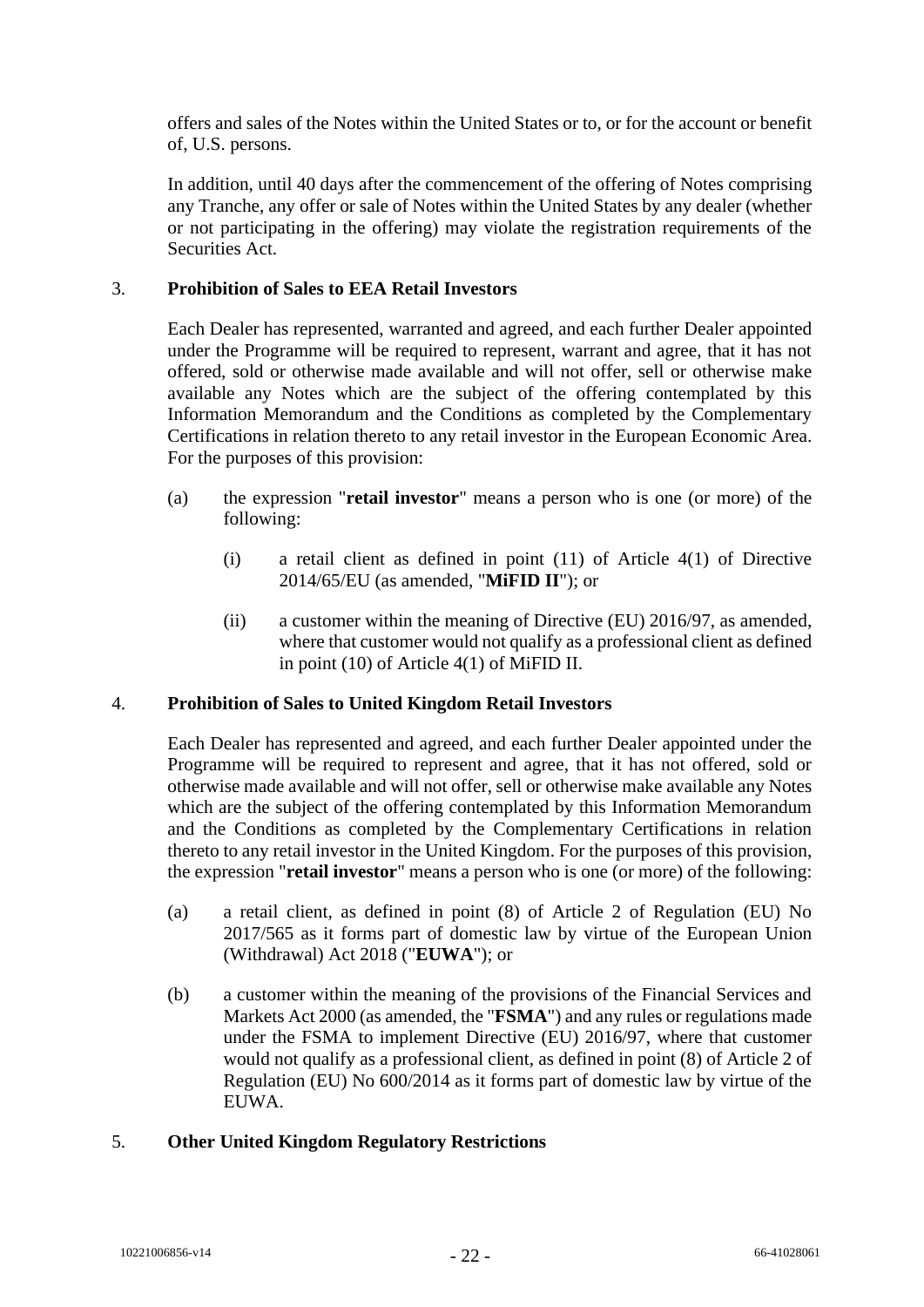Each Dealer has represented, warranted and agreed, and each further Dealer appointed under the Programme will be required to represent and agree, that:

#### (a) **No deposit-taking**:

- (i) it is a person whose ordinary activities involve it in acquiring, holding, managing or disposing of investments (as principal or agent) for the purposes of its business; and:
- (ii) it has not offered or sold and will not offer or sell any Notes other than to persons:
	- (A) whose ordinary activities involve them in acquiring, holding, managing or disposing of investments (as principal or agent) for the purposes of their businesses; or
	- (B) who it is reasonable to expect will acquire, hold, manage or dispose of investments (as principal or agent) for the purposes of their businesses,
	- (C) or who it is reasonable to expect will acquire, hold, manage or dispose of investments (as principal or agent) for the purposes of their businesses

where the issue of the Notes would otherwise constitute a contravention of Section 19 of FSMA by the Issuer;

- (b) **Financial promotion**: it has only communicated or caused to be communicated and will only communicate or cause to be communicated any invitation or inducement to engage in investment activity (within the meaning of section 21 of the FSMA) received by it in connection with the issue or sale of any Notes in circumstances in which section 21(1) of the FSMA does not apply to the Issuer; and
- (c) **General compliance**: it has complied and will comply with all applicable provisions of the FSMA with respect to anything done by it in relation to such Notes in, from or otherwise involving the United Kingdom.

## <span id="page-22-0"></span>6. **The Kingdom of Spain**

Each Dealer has represented, warranted and agreed and each further Dealer appointed under the Programme will be required to represent, warrant and agree, that the Notes will not be offered or sold in Spain other than by institutions authorised under the Spanish Securities Market Law, and related legislation, to provide investment services in Spain, and as agreed between the Issuer and the Dealers, offers of the Notes in Spain will only be directed specifically at or made to professional clients (*clientes profesionales*) as defined in Article 205 of the Spanish Securities Market Law and Article 58 of Royal Decree 217/2008, of 15 February, and eligible counterparties (*contrapartes elegibles*) as defined in Article 207 of the Spanish Securities Market Law.

#### 7. **The Republic of France**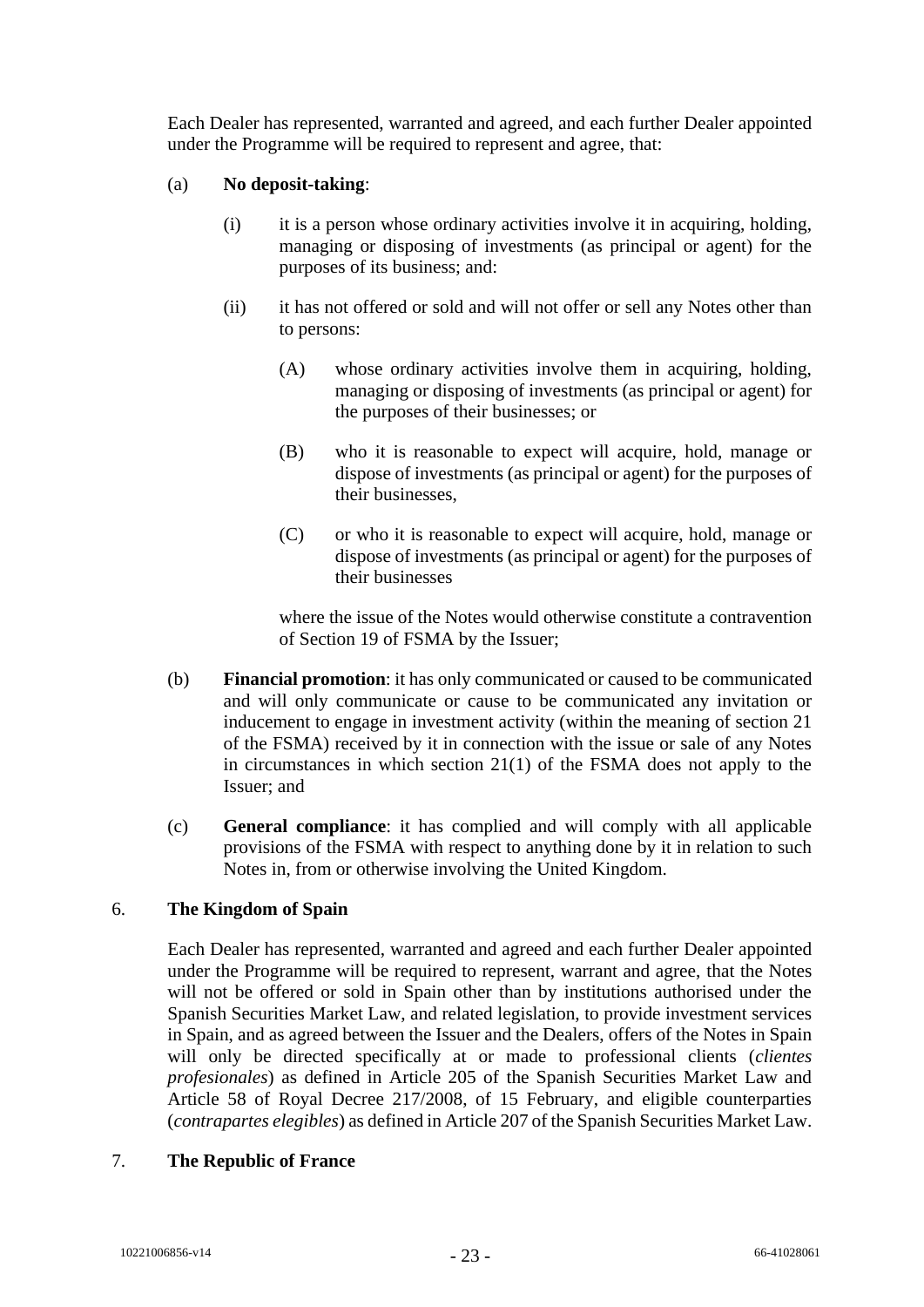Each Dealer has represented and agreed, and each further Dealer appointed under the Programme will be required to represent and agree, that it has only offered or sold, and will only offer or sell, directly or indirectly, Notes in France to qualified investors (*investisseurs qualifiés*), as defined in Article L.411-2 of the *French Code monétaire et financier*, as amended from time to time. In addition, each Dealer has represented, warranted and agreed, and each further Dealer appointed under the Programme will be required to represent, warrant and agree, that it has not distributed or caused to be distributed and will not distribute or cause to be distributed in France, this Information Memorandum or any other offering material relating to the Notes other than to investors to whom offers and sales of Notes in France may be made as described above.

#### 8. **Republic of Italy**

The offering of the Notes has not been registered with the *Commissione Nazionale per le Società e la Borsa* ("**CONSOB**") pursuant to Italian securities legislation. Each Dealer has represented, warranted and agreed and each further Dealer appointed under the Programme will be required to represent and agree, that any offer, sale or delivery of the Notes or distribution of copies of the Information Memorandum or any other document relating to the Notes in the Republic of Italy will be effected in accordance with all Italian securities, tax and exchange control and other applicable laws and regulation.

Any such offer, sale or delivery of the Notes or distribution of copies of this Information Memorandum or any other document relating to the Notes in the Republic of Italy must be:

- (a) made by an investment firm, bank or financial intermediary permitted to conduct such activities in the Republic of Italy in accordance with Legislative Decree No. 58 of 24 February 1998, CONSOB Regulation No. 20307 of 15 February 2018 and Legislative Decree No. 385 of 1 September 1993 (in each case as amended from time to time) and any other applicable laws and regulations;
- (b) in compliance with Article 129 of Legislative Decree No. 385 of 1 September 1993, as amended, pursuant to which the Bank of Italy may request information on the issue or the offer of securities in the Republic of Italy and the relevant implementing guidelines of the Bank of Italy issued on 25 August 2015 (as amended on 10 August 2016 and 2 November 2020); and
- (c) in compliance with any other applicable laws and regulations or requirement imposed by CONSOB or any other Italian authority.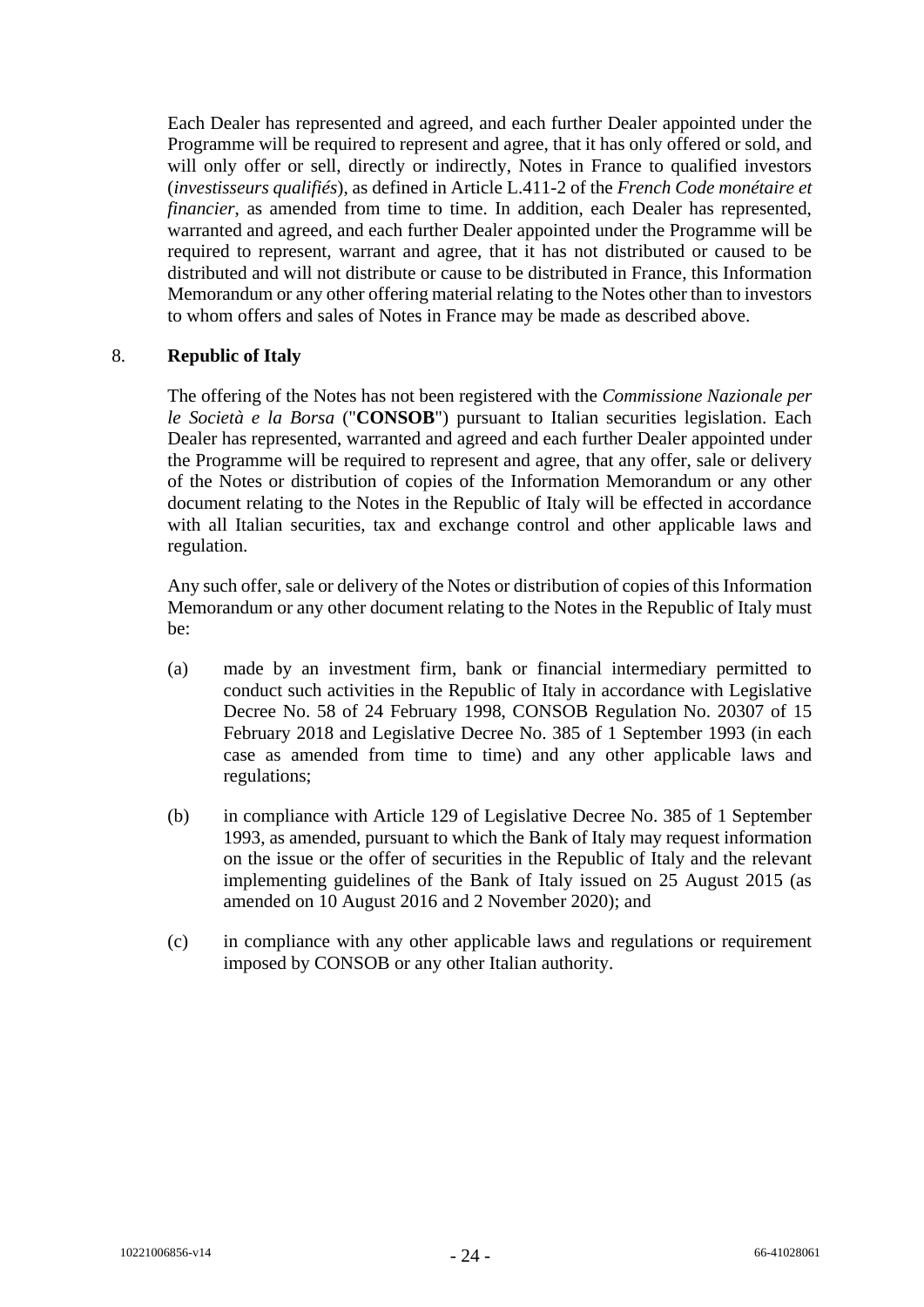#### **ANNEX II TERMS AND CONDITIONS OF THE NOTES**

<span id="page-24-0"></span>*The following is the text of the terms and conditions which, as supplemented by the relevant Complementary Certifications, will be applicable to the Notes.*

#### 1. *Introduction*

Aena S.M.E, S.A. (the "**Issuer**") has established a programme (the "**Programm**e") for the issuance of up to  $\epsilon$ 900,000,000 in aggregate principal amount of notes (the "**Notes**").

Notes issued under the Programme are issued in series (each a "**Series**") and each Series may comprise one or more tranches (each a "**Tranche**") of Notes. The terms and conditions applicable to any particular Tranche of Notes are these Conditions (the "**Conditions**") as supplemented, amended and/or replaced. Each Tranche of Notes will be the subject of *certificaciones complementarias* ("**Complementary Certifications**"), for the purposes of that issue of Notes only, which will supplement the Conditions and must be read in conjunction with the Conditions. The main terms of each Tranche of Notes (including the ISIN and the maturity date) will be on display on the website of AIAF (www.aiaf.es).

The Notes will be euro-commercial paper (*pagarés*) represented by uncertificated, dematerialised book-entry notes (*anotaciones en cuenta*) and will be debt obligations for the Issuer. The Notes issued will not bear interest and will be redeemed at par on maturity. The maturity of the Notes will be not less than 3 days nor more than 364 days, subject to legal and regulatory requirements.

Each Tranche of Notes shall be constituted in accordance with the requirements of Spanish law.

The Notes have the benefit of a deed of covenant dated 27 December 2021 executed by the Issuer (the "**Deed of Covenant**") to which these Conditions have been affixed and pursuant to which the Issuer has, as a matter of English law, covenanted in favour of each Account Holder (as defined in the Deed of Covenant) that it will duly perform and comply with the obligations expressed to be undertaken by it in the Conditions and the relevant Complementary Certifications.

The Notes are the subject of a Spanish law paying agency agreement dated 27 December 2021 (as amended or supplemented from time to time, the "**Agency Agreement**") between the Issuer and CaixaBank, S.A. as paying agent (the "**Agent**", which expression includes any successor agent appointed from time to time in accordance with the Agency Agreement).

#### 2. *Currency and minimum denomination of Notes*

Notes shall be issued minimum denominations of  $\epsilon$ 500,000 (and integral multiples thereof), or higher, subject to compliance with all applicable legal and regulatory requirements and provided that the Notes of each issuance may only be issued in equal denominations.

#### 3. *Form, Title and Transfers*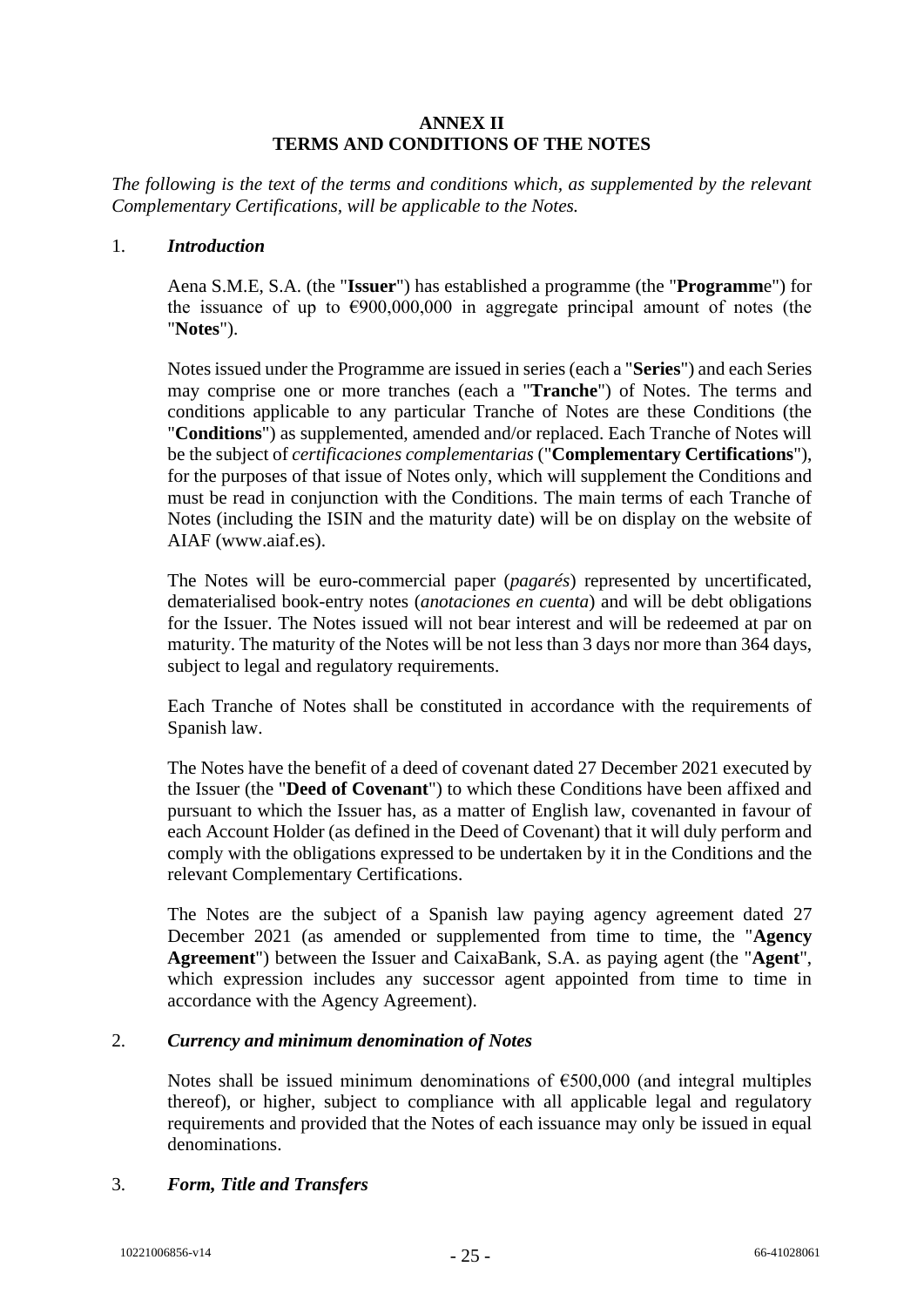Notes issued pursuant to the Programme will be in dematerialised, book-entry form (*anotaciones en cuenta*).

The Notes will be registered with the Iberclear as managing entity of the central registry of the Spanish clearance and settlement system (the "**Spanish Central Registry**") with its registered office at Plaza de la Lealtad, 1, 28014, Madrid, Spain. Holders of a beneficial interest in the Notes who do not have, directly or indirectly through their custodians, a participating account with Iberclear may hold the Notes through bridge accounts maintained by each of Euroclear Bank SA/NV ("**Euroclear**") and Clearstream Banking, S.A. ("**Clearstream Luxembourg**") with Iberclear. Iberclear will manage the settlement and clearing of the Notes, notwithstanding the Issuer's commitment to assist, when appropriate, on the clearing and settlement of the Notes through Euroclear and Clearstream Luxembourg.

Notes having the same maturity date and with the same denomination will have the same International Securities Identification Number code (the "**ISIN Code**"). The ISIN Code of each series of Notes will be stated in the Complementary Certifications.

Title to the Notes will be evidenced by book-entries and each person shown in the Spanish Central Registry managed by Iberclear and in the registries maintained by the respective participating entities (*entidades participantes*) in Iberclear (the "**Iberclear Members**") as being the holder of the Notes shall be considered the holder of the principal amount of the Notes recorded therein. The "Holder" of a Note means the person in whose name such Note is for the time being registered in the Spanish Central Registry managed by Iberclear or, as the case may be, the relevant Iberclear Member accounting book and "**Noteholder**" shall be construed accordingly and when appropriate, means owners of a beneficial interest in the Notes.

One or more certificates (each, a "**Certificate**") attesting to the relevant Noteholder's holding of the Notes in the relevant registry will be delivered by the relevant Iberclear Member or, where the Holder is itself an lberclear Member, by lberclear (in each case, in accordance with the requirements of Spanish law and the relevant Iberclear Member's or, as the case may be, Iberclear's procedures) to such Holder upon such Holder's request.

The Notes are issued without any restrictions on their free transferability. Consequently, the Notes may be transferred and title to the Notes may pass (subject to Spanish law and to compliance with all applicable rules, restrictions and requirements of Iberclear or, as the case may be, the relevant Iberclear Member) upon registration in the relevant registry of each Iberclear Member and/ or Iberclear itself, as applicable. Each Holder will be treated as the legitimate owner (*titular legítimo*) of the relevant Notes for all purposes (whether or not it is overdue and regardless of any notice of ownership, trust or any interest or any writing on, or the theft or loss of, the Certificate issued in respect of it) and no person will be liable for so treating the Holder.

#### 4. *Status of the Notes*

The payment obligations of the Issuer pursuant to the Notes constitute and at all times shall constitute direct, unconditional, unsubordinated and unsecured obligations of the Issuer and upon the insolvency (*concurso*) of the Issuer (and unless they qualify as subordinated debts under Article 281 of the Spanish Insolvency Law or equivalent legal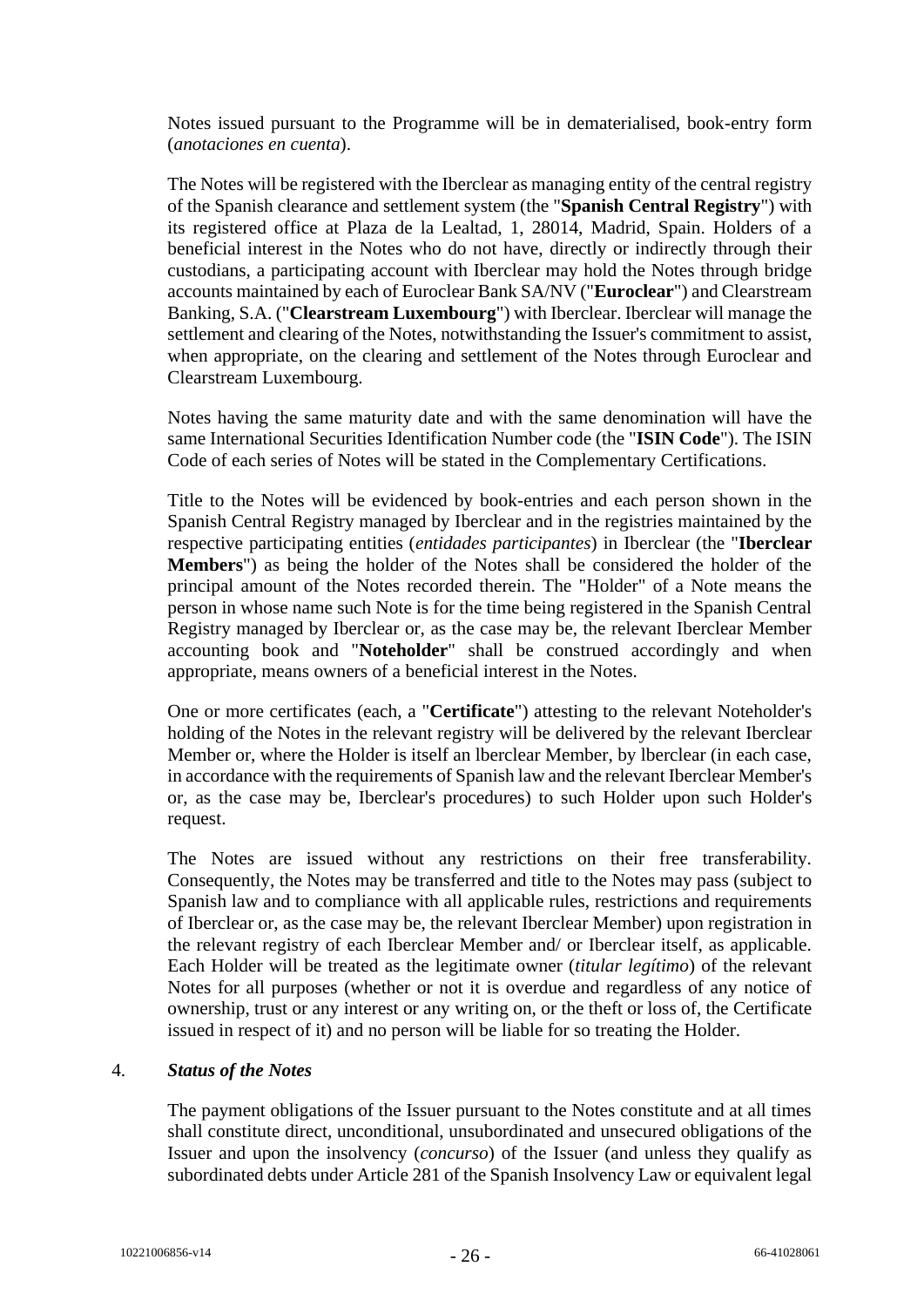provision which replaces it in the future, and subject to any applicable legal and statutory exceptions and subject to any other ranking that may apply as a result of any mandatory provision of law (or otherwise)) rank *pari passu* and rateably without any preference among themselves and *pari passu* with all other unsecured and unsubordinated indebtedness, present and future, of the Issuer.

In the event of insolvency (*concurso*) of the Issuer, under the Spanish Insolvency Law, claims relating to Notes (unless they qualify as subordinated credits under Article 281 of the Spanish Insolvency Law or equivalent legal provision which replaces it in the future, and subject to any applicable legal or statutory exceptions and subject to any other ranking that may apply as a result of mandatory provisions of law (or otherwise)) will be ordinary credits (*créditos ordinarios*) as defined in the Spanish Insolvency Law. The claims that qualify as subordinated credits under Article 281 of the Spanish Insolvency Law include, but are not limited to, any accrued and unpaid interests (including, for Notes sold at a discount, the amortisation of the original issue discount from (and including) the date of issue to (but excluding) the date upon which the insolvency proceeding (*concurso*) of the Issuer commenced). Ordinary credits rank below credits against the insolvency estate (*créditos contra la masa*) and credits with a privilege (*créditos privilegiados*). Ordinary credits rank above subordinated credits and the rights of shareholders. Pursuant to Article 152 of the Spanish Insolvency Law, accrual of interest shall be suspended from the date of declaration of insolvency of the Issuer.

#### 5. *Zero Coupon Notes*

The Notes may be issued at a discount, at par or at a premium to par, and will not bear interest, therefore the Notes will not bear coupons and periodic interest payments will not be made.

#### 6. *Payment*

#### (a) **Principal Amounts**

Payments in respect of the Notes will be made by transfer to the registered account of the relevant Noteholder maintained by or on behalf of it with a bank that has access to the corresponding payment system, details of which appear in the records of Iberclear or, as the case may be, the relevant Iberclear Member at close of business on the day immediately preceding the Payment Business Day on which the payment of principal falls due. Noteholders must rely on the procedures of Iberclear or, as the case may be, the relevant Iberclear Member to receive payments under the relevant Notes. None of the Issuer or the Agent or, if applicable, the Dealers will have any responsibility or liability for the records relating to payments made in respect of the Notes.

#### (b) **Payments subject to fiscal laws**

All payments in respect of the Notes are subject in all cases to any applicable fiscal or other laws and regulations in the place of payment, but without prejudice to the provisions of Condition [8](#page-28-0) (*Taxation*).

## (c) **Payment Business Day**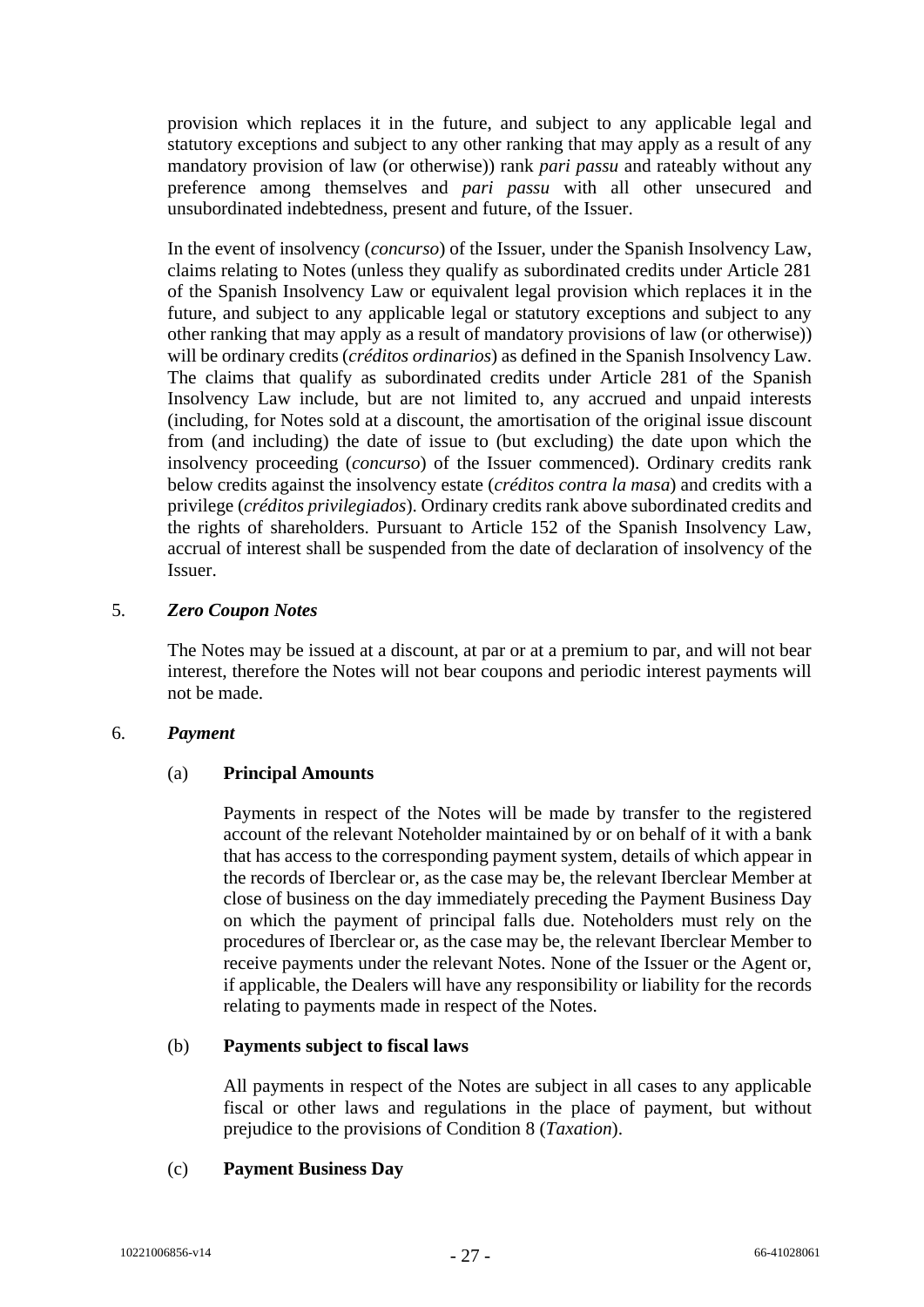If the date for payment of any amount in respect of any Note is not a Payment Business Day, the Holder thereof shall not be entitled to payment until the next following Payment Business Day and shall not be entitled to interest or other payment in respect of such delay provided that, if such following Payment Business Day falls in the next succeeding calendar month, the date for payment will be advanced to the Payment Business Day immediately preceding such date for payment.

In this Condition [6:](#page-22-0)

"**Payment Business Day**" means any day which is a TARGET Business Day.

"**TARGET Business Day**" means a day on which the Trans-European Automated Real-time Gross Settlement Express Transfer (TARGET2) System, which utilises a single shared platform and which was launched on 19 November 2007, or any successor thereto, is operating credit or transfer instructions in respect of payments in euro.

## 7. *Redemption*

- (a) *Redemption on maturity*: Each Note will be redeemed at its outstanding principal amount on the Maturity Date specified in the Complementary Certifications.
- (b) *Redemption for tax reasons*: The Notes may be redeemed at the option of the Issuer in whole, but not in part, at any time, on giving not less than 14 days' notice to the holders (which notice shall be irrevocable), at their outstanding principal amount if:
	- (i) the Issuer has or will become obliged to pay additional amounts as provided or referred to in Condition 8 (*Taxation*) as a result of any change in, or amendment to, the laws or regulations of the Kingdom of Spain or any political subdivision thereof or any authority or agency thereof or therein having power to tax, or any change in the application or official interpretation of such laws or regulations (including a holding by a court of competent jurisdiction), which change or amendment becomes effective on or after the issue date specified in the Complementary Certifications; and
	- (ii) such obligation cannot be avoided by the Issuer taking reasonable measures available to it,

*provided, however, that* no such notice of redemption shall be given earlier than 14 days prior to the earliest date on which the Issuer would be obliged to pay such additional amounts if a payment in respect of the Notes were then due.

Prior to the publication of any notice of redemption pursuant to this paragraph, the Issuer shall deliver to the Agent:

(iii) a certificate signed by two authorised signatories of the Issuer stating that the Issuer is entitled to effect such redemption and setting forth a statement of facts showing that the conditions precedent to the right of the Issuer so to redeem have occurred; and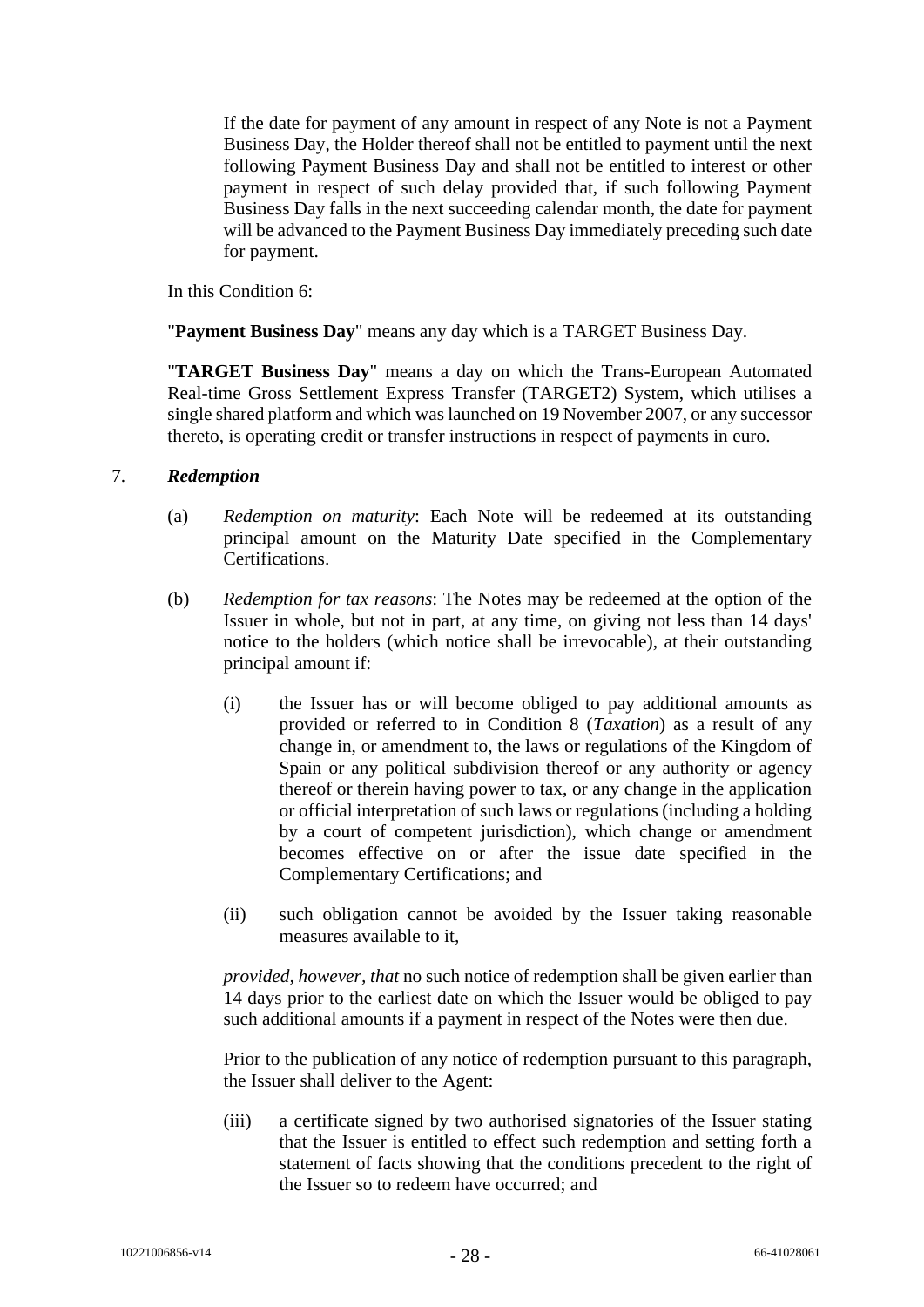(iv) an opinion of independent legal advisers of recognised standing at the cost of the Issuer to the effect that the Issuer has or will become obliged to pay such additional amounts as a result of such change or amendment.

Upon the expiry of any such notice as is referred to in this paragraph, the Issuer shall be bound to redeem the Notes in accordance with this paragraph.

- (c) *Purchase*: The Issuer or any subsidiary of the Issuer may at any time purchase Notes in the open market or otherwise and at any price.
- (d) *Cancellation*: All Notes so purchased by the Issuer shall be cancelled and shall not be reissued or resold. All Notes so purchased by any subsidiary of the Issuer may be cancelled, held by such subsidiary or resold.

#### <span id="page-28-0"></span>8. *Taxation*

All payments in respect of the Notes by or on behalf of the Issuer shall be made without set-off, counterclaim, fees, liabilities or similar deductions and free and clear of, and without deduction or withholding for or on account of, taxes, levies, duties, assessments or charges of any nature now or hereafter imposed, levied, collected, withheld or assessed ("**Taxes**") in any jurisdiction through, in or from which such payments are made or any political subdivision or taxing authority of or in any of the foregoing ("**Tax Jurisdiction**"). If the Issuer is required by law or regulation to make any deduction or withholding for or on account of Taxes, the Issuer shall, to the extent permitted by applicable law or regulation, pay such additional amounts as shall be necessary in order that the net amounts received by the Noteholders after such deduction or withholding shall equal the amount which would have been receivable hereunder in the absence of such deduction or withholding, except that no such additional amounts shall be payable:

- (a) to, or to a third party on behalf of, a Holder or Noteholder who is liable for such taxes or duties in respect of such Notes by reason of his having some connection with a Tax Jurisdiction other than the mere holding of such Note; or
- (b) to, or to a third party on behalf of, a Holder or Noteholder in respect of whose Notes the Issuer (or an agent acting on behalf of the Issuer) has not received information as may be necessary to allow payments on such Note to be made free and clear of withholding tax or deduction on account of any taxes imposed by a Tax Jurisdiction, including when the Issuer (or an agent acting on behalf of the Issuer) does not receive such information concerning such Noteholder's identity and tax residence as may be required in order to comply with the procedures that may be implemented provided that the Issuer has informed the Noteholders of the new information procedures in advance; or
- (c) where taxes are imposed by a Tax Jurisdiction that are (a) payable otherwise than by withholding from a payment under, or with respect to, the Notes; or (b) any estate, inheritance, gift, sales, transfer, personal property or similar taxes imposed by a Tax Jurisdiction; or (c) solely due to the appointment by an investor in the Notes, or any person through which an investor holds Notes, of a custodian, collection agent, person or entity acting on behalf of the investor of the Notes or similar person in relation to such Notes; or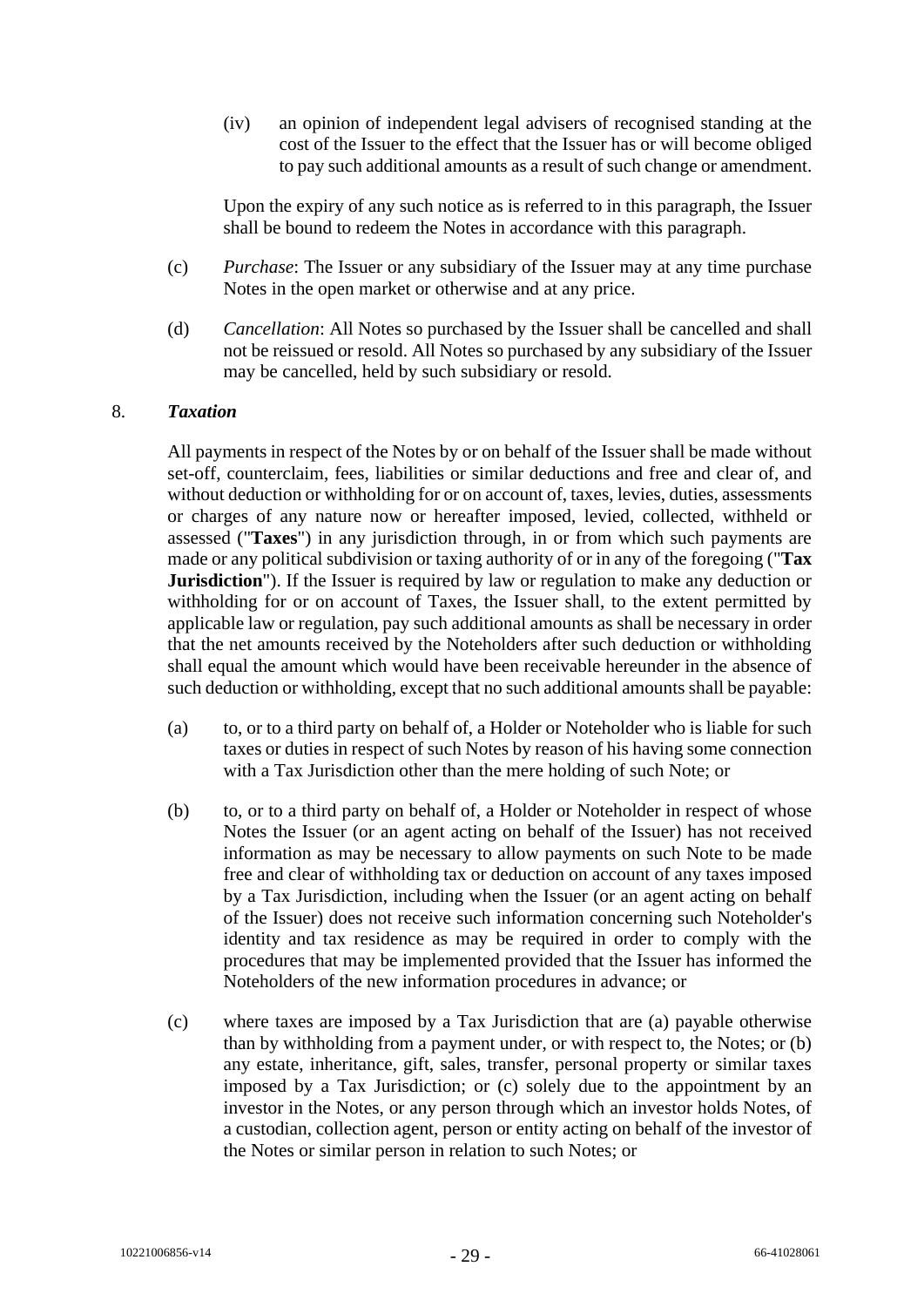(d) any combination of items (a) through (c) above.

Notwithstanding any other provision of these Conditions, no additional amounts shall be payable with respect to any Notes if any withholding or deduction is required to be made from a payment on the Notes pursuant to sections 1471 through 1474 of the U.S. Internal Revenue Code (or any amended or successor version that is substantively comparable and not materially more onerous to comply with) (the "**Code**"), any current or future regulations or official interpretations thereof, any law or regulations adopted pursuant to an intergovernmental agreement between a non-U.S. jurisdiction and the United States with respect to the foregoing or any agreements entered into pursuant to section 1471(b) of the Code.

#### 9. *Governing Law and Jurisdiction*

- (a) *Governing Law*: Subject as set out below, the Notes, and any non-contractual obligations arising out of or in connection with the Notes are governed by, and shall be construed in accordance with, English law. Title to the Notes and transfers of the Notes as described in Condition 3 (*Form, Title and Transfers*) and the status of the Notes as described in Condition 4 (*Status of the Notes*) are governed by, and shall be construed in accordance with Spanish law, as well as the capacity of the Issuer and the relevant corporate resolutions and the provisions relating to the Spanish Insolvency Law, which are governed by Spanish law too.
- (b) *English Courts*: The courts of England have exclusive jurisdiction to settle any dispute arising out of or in connection with the Notes (including a dispute relating to non-contractual obligations arising from or in connection with the Notes).
- (c) *Appropriate Forum*: The Issuer agrees that the English courts are the most appropriate and convenient courts to settle any such dispute and accordingly that it will not argue to the contrary.
- (d) *Rights of the Holder to take proceedings outside England*: Notwithstanding paragraph 9(b) (*English Courts*) the Holder may take proceedings relating to a dispute ("**Proceedings**") in any other courts with jurisdiction. To the extent allowed by law, the Noteholders may take concurrent Proceedings in any number of jurisdictions.
- (e) *Service of Process*: The Issuer agrees that the documents which start any Proceedings and any other documents required to be served in relation to those Proceedings may be served on it by being delivered to Law Debentures Corporate Services Limited, Fifth Floor 100 Wood Street, London EC2V 7EX, or to such other person with an address in England or Wales and/or at such other address in England or Wales as the Issuer may specify by notification to the Holders in the manner prescribed for the giving of notices in connection with the Notes. Nothing in this paragraph shall affect the right of any Holder to serve process in any other manner permitted by law. This clause applies to Proceedings in England and to Proceedings elsewhere.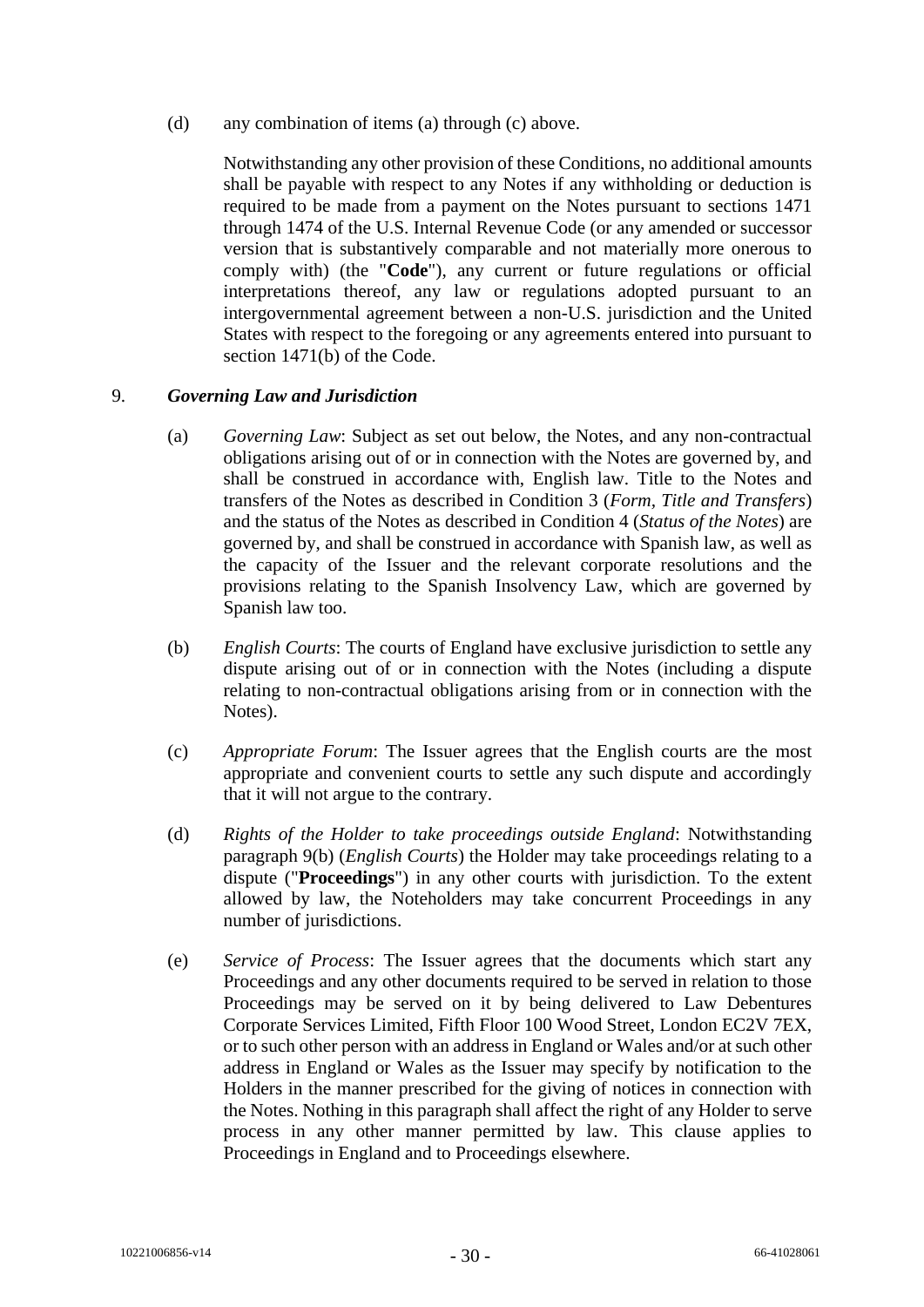## 10. *Contracts (Rights of Third Parties) Act 1999*

No person shall have any right to enforce any provision of these Conditions or the Notes under the Contracts (Rights of Third Parties) Act 1999 but this does not affect any right or remedy of any person which exists or is available apart from that Act.

#### 11. *Prescription*

Claims for principal in respect of the Notes shall become void unless the relevant Notes are presented for payment within ten years of the maturity date specified in the relevant Complementary Certifications.